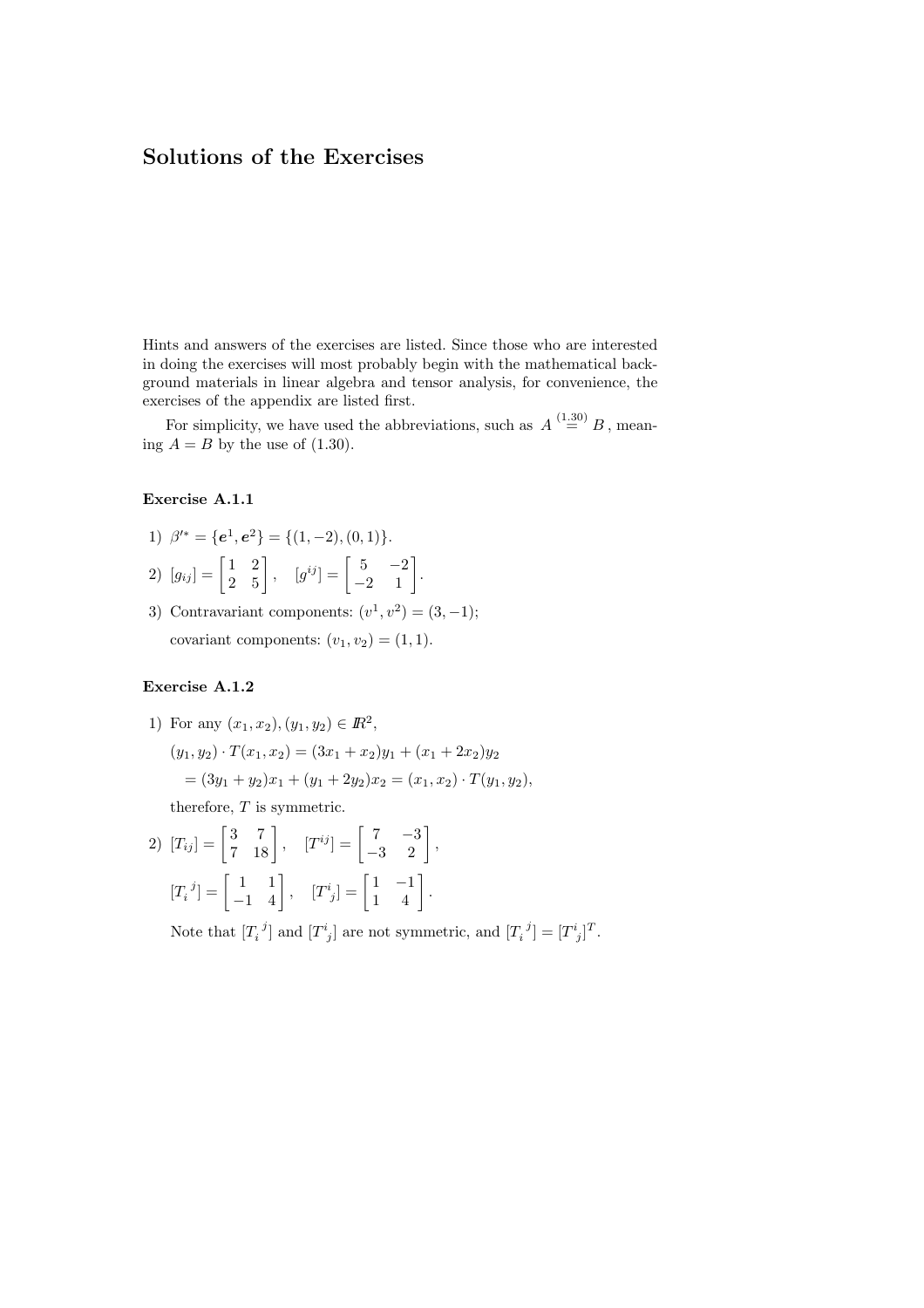# Exercise A.1.3

We have  $\beta^* = {\bf{e}}^1, {\bf{e}}^2 = \{(1,0), (0,1)\}, \bar{\beta}^* = {\bf{\bar e}}^1, {\bf{\bar e}}^2 = \{(1,-2), (0,1)\},\$ and, by definition, the transformation matrices are given by

$$
\begin{aligned}\n[M_k^{\ j}]_{\beta \to \bar{\beta}} &= \begin{bmatrix} \bar{e}_1 \cdot e^1 & \bar{e}_1 \cdot e^2 \\ \bar{e}_2 \cdot e^1 & \bar{e}_2 \cdot e^2 \end{bmatrix} = \begin{bmatrix} 1 & 0 \\ 2 & 1 \end{bmatrix}, \\
[M_k^{\ j}]_{\bar{\beta}^* \to \beta^*} &= \begin{bmatrix} e^1 \cdot \bar{e}_1 & e^1 \cdot \bar{e}_2 \\ e^2 \cdot \bar{e}_1 & e^2 \cdot \bar{e}_2 \end{bmatrix} = \begin{bmatrix} 1 & 2 \\ 0 & 1 \end{bmatrix} = [M_k^{\ j}]_{\beta \to \bar{\beta}}^T.\n\end{aligned}
$$

### Exercise A.1.4

We have  $M_k^{\ j} = \bar{e}_k \cdot e^j = Ae_k \cdot e^j = e^j \cdot Ae_k = A^j_{\ k}$ , by  $(A.5)_2$ .

### Exercise A.1.5

Relative to  $\beta' = \{e_1, e_2\} = \{(1, 0), (2, 1)\}$ , from  $(A.10)$  $Te_1 = (3, 1) = e_1 + e_2$  and  $Te_2 = (7, 4) = -e_1 + 4e_2$ . By definition,  $(\det T) \omega(e_1, e_2) = \omega(Te_1, Te_2)$  $=\omega(e_1+e_2,-e_1+4e_2)=\omega(e_1,4e_2)+\omega(e_2,-e_1)=5\,\omega(e_1,e_2).$ Likewise, by definition,  $(\text{tr } T) \omega(e_1, e_2) = \omega(Te_1, e_2) + \omega(e_1, Te_2)$  $=\omega(e_1+e_2,e_2)+\omega(e_1,-e_1+4e_2)=5\,\omega(e_1,e_2).$ 

# Therefore,  $\det T = 5$  and  $\operatorname{tr} T = 5$ .

### Exercise A.1.6

1) 
$$
(Wv)_i = W_{ij}v_j \stackrel{(A.30)_2}{=} \varepsilon_{ijk}w_kv_j = \varepsilon_{ikj}w_jv_k = -\varepsilon_{ijk}w_jv_k = -(\mathbf{w} \times \mathbf{v})_i.
$$

 $(2) \ \ ((\boldsymbol{u}\times \boldsymbol{v})\times \boldsymbol{w})_i=\varepsilon_{ijk}(\varepsilon_{jpq}u_pv_q)w_k\stackrel{(A.25)_1}{=} (\delta_{kp}\delta_{iq}-\delta_{kq}\delta_{ip})u_pv_qw_k$  $= u_k w_k v_i - v_k w_k u_i = (\boldsymbol{u} \cdot \boldsymbol{w}) v_i - (\boldsymbol{v} \cdot \boldsymbol{w}) u_i.$ 

3) 
$$
|\mathbf{u} \times \mathbf{v}|^2 = (\mathbf{u} \times \mathbf{v}) \cdot (\mathbf{u} \times \mathbf{v}) = (\varepsilon_{ijk} u_j v_k)(\varepsilon_{ipq} u_p v_q)
$$
  
\n
$$
\stackrel{(A.25)}{=} (\delta_{jp} \delta_{kq} - \delta_{jq} \delta_{kp}) u_j u_p v_k v_q
$$
\n
$$
= u_j u_j v_k v_k - u_j u_k v_k v_j = |\mathbf{u}|^2 |\mathbf{v}|^2 - |\mathbf{u} \cdot \mathbf{v}|^2.
$$

4) The result follows from (3) by the use of  $u \cdot v = |u||v|\cos\theta(u, v)$  and  $\sin \theta(\boldsymbol{u}, \boldsymbol{v}) \geq 0.$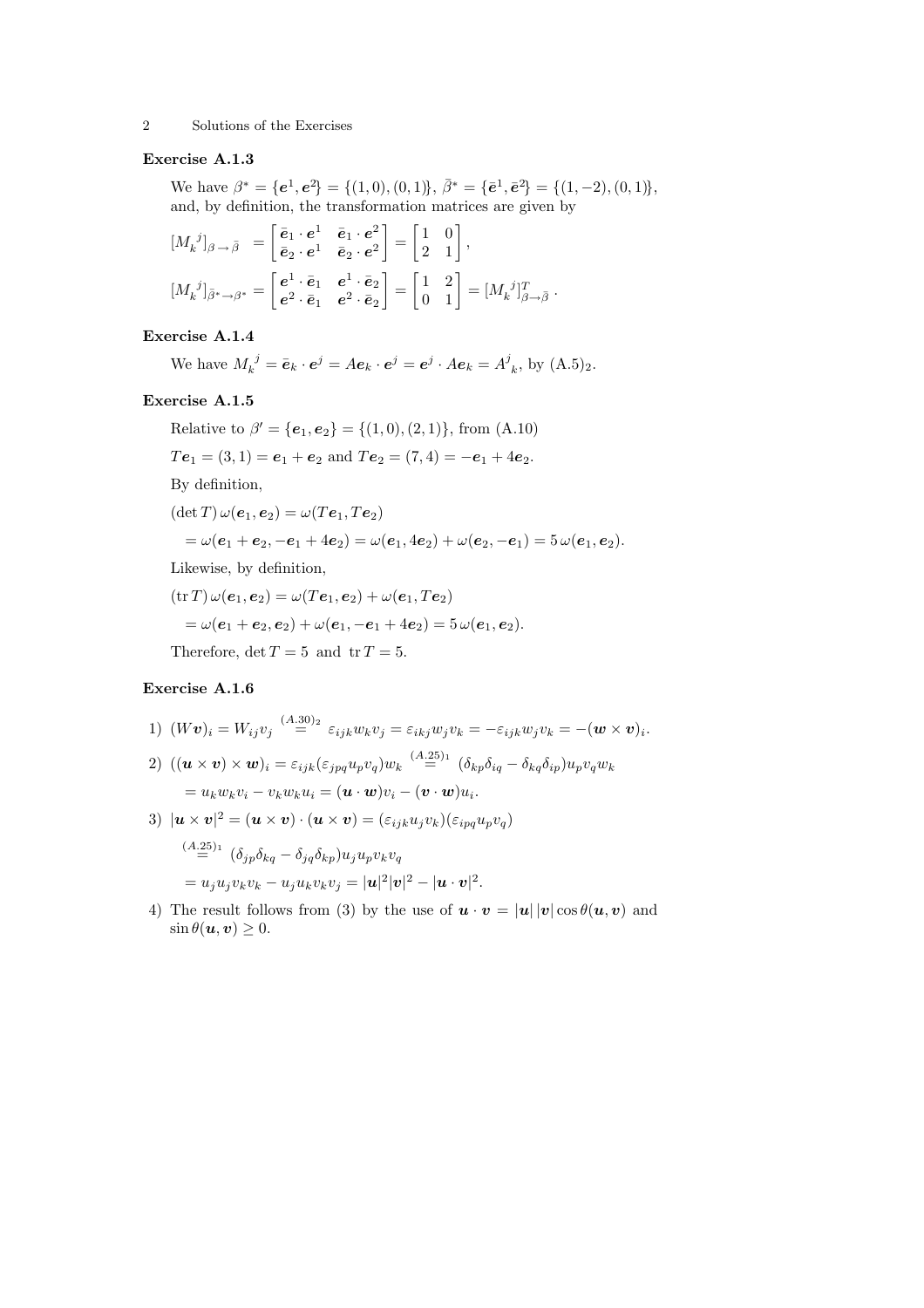# Exercise A.1.7

- 1) Verify  $(1 + A)(1 + A)^{-1} = 1$  directly.
- 2) Use item (1) iteratively.

# Exercise A.1.8

Verify  $(1 + u \otimes v)(1 + u \otimes v)^{-1} = 1$  directly.

### Exercise A.1.9

Since  $B = 1 + A$ ,  $\det(B - \lambda I) = \det(A - (\lambda - 1)I)$  $\sum_{n=0}^{(A.35)}$   $-(\lambda - 1)^3 + I_A(\lambda - 1)^2 - II_A(\lambda - 1) + III_A$  $= -\lambda^3 + (3 + I_A)\lambda^2 - (3 + 2I_A + II_A)\lambda + (1 + I_A + II_A + III_A),$ 

and the principal invariants of  $B$  follow correspondingly.

The formula for  $(1 + A)^{-1}$  can easily be obtained from the preceding results and the use of the relation,

$$
B^{-1} = (B^2 - I_B B + II_B I)/a,
$$

which follows from Cayley-Hamilton theorem.

### Exercise A.1.10

By the spectral theorem,

$$
A=\sum_{i=1}^n a_i\,\boldsymbol{e}_i\otimes \boldsymbol{e}_i,
$$

where  $a_i$ , for  $i = 1, \dots, n$ , are eigenvalues of A, satisfying the characteristic equation,

$$
(-\lambda)^n + I_1(-\lambda)^{n-1} + \dots + I_{n-1}(-\lambda) + I_n = 0.
$$

To prove the theorem, it is suffice to note that

$$
A^k = \sum_{i=1}^n (a_i)^k \mathbf{e}_i \otimes \mathbf{e}_i \quad \forall \, k = 1, \cdots, n.
$$

Exercise A.1.11

$$
C = FTF = \begin{bmatrix} 3 & \sqrt{3} & 0 \\ \sqrt{3} & 5 & 0 \\ 0 & 0 & 1 \end{bmatrix}
$$

has the eigenvalues  $\{6,2,1\}$ , with the corresponding eigenvectors, √

$$
e_1 = (1/2, \sqrt{3}/2, 0), \quad e_2 = (\sqrt{3}/2, -1/2, 0), \quad e_3 = (0, 0, 1).
$$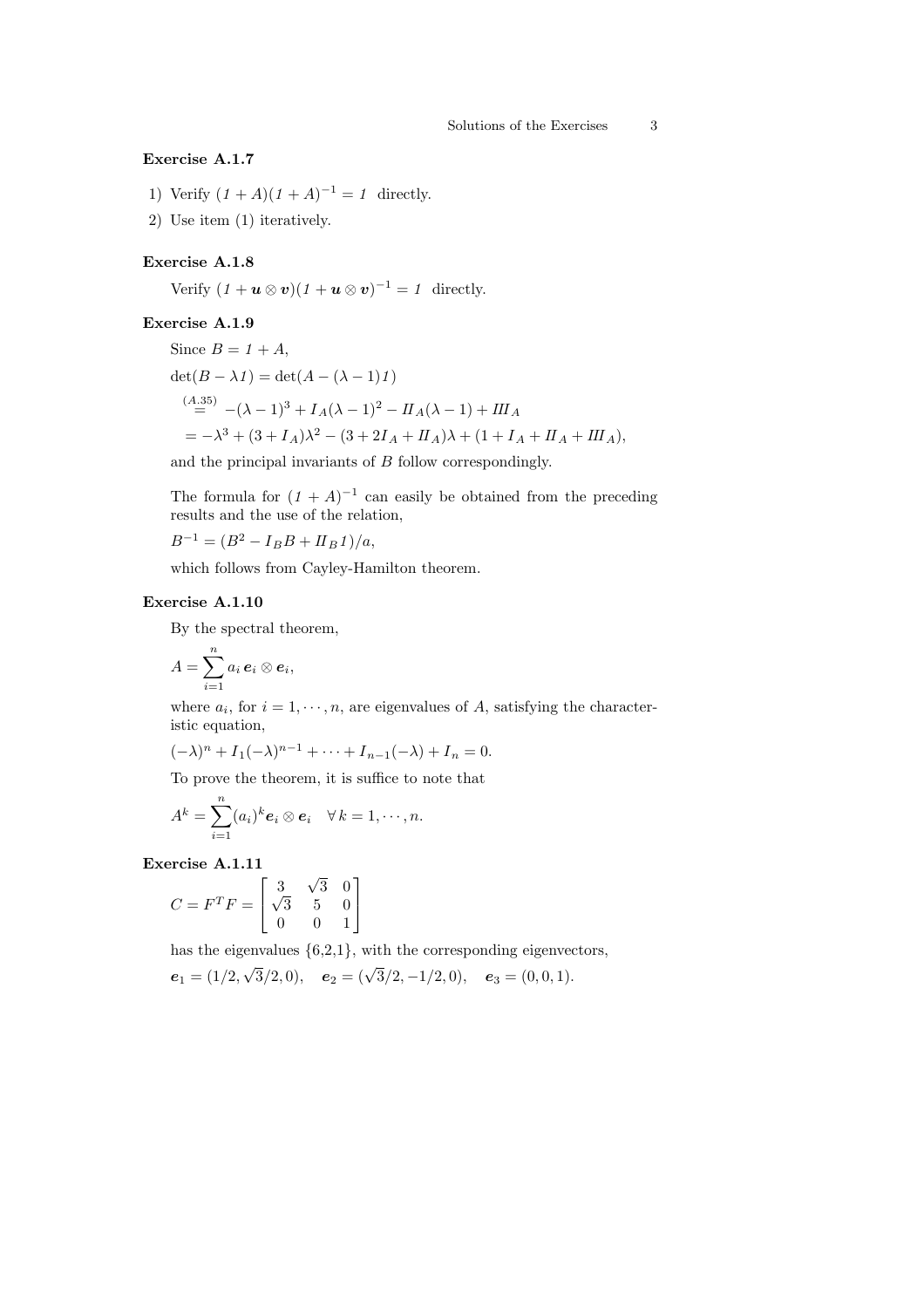Therefore, we can write

$$
C=6\,\boldsymbol{e}_1\otimes \boldsymbol{e}_1+2\,\boldsymbol{e}_2\otimes \boldsymbol{e}_2+\boldsymbol{e}_3\otimes \boldsymbol{e}_3,
$$

 $U =$  $6\,\pmb{e}_{1} \otimes \pmb{e}_{1} +$  $2\,\boldsymbol{e}_2\otimes \boldsymbol{e}_2 + \boldsymbol{e}_3\otimes \boldsymbol{e}_3,$ 

and in terms of the standard basis  $\beta$ ,

$$
U = \sqrt{6} \begin{bmatrix} 1/4 & \sqrt{3}/4 & 0 \\ \sqrt{3}/4 & 3/4 & 0 \\ 0 & 0 & 0 \end{bmatrix} + \sqrt{2} \begin{bmatrix} 3/4 & -\sqrt{3}/4 & 0 \\ -\sqrt{3}/4 & 1/4 & 0 \\ 0 & 0 & 0 \end{bmatrix} + \begin{bmatrix} 0 & 0 & 0 \\ 0 & 0 & 0 \\ 0 & 0 & 1 \end{bmatrix}
$$
  
=  $\frac{1}{2\sqrt{2}} \begin{bmatrix} 3+\sqrt{3} & 3-\sqrt{3} & 0 \\ 3-\sqrt{3} & 1+3\sqrt{3} & 0 \\ 0 & 0 & 2\sqrt{2} \end{bmatrix}.$ 

From  $R = FU^{-1}$  and  $V = FR^T$ , we have

$$
R = \frac{1}{2\sqrt{2}} \begin{bmatrix} \sqrt{3} + 1 & \sqrt{3} - 1 & 0 \\ 1 - \sqrt{3} & 1 + \sqrt{3} & 0 \\ 0 & 0 & 2\sqrt{2} \end{bmatrix},
$$
  

$$
V = \frac{1}{\sqrt{2}} \begin{bmatrix} \sqrt{3} + 1 & \sqrt{3} - 1 & 0 \\ \sqrt{3} - 1 & \sqrt{3} + 1 & 0 \\ 0 & 0 & \sqrt{2} \end{bmatrix}.
$$

Exercise A.2.1

By taking derivative of the identity  $QQ^T = 1$ , it follows that  $\dot{Q}Q^{T} + Q\dot{Q}^{T} = \dot{Q}Q^{T} + (\dot{Q}Q^{T})^{T} = 0.$ 

# Exercise A.2.2

For any  $u \in V$ ,

$$
\partial_{\boldsymbol{v}}h[\boldsymbol{u}] = (\partial_{\boldsymbol{v}}h)\boldsymbol{u} = \frac{d}{dt}h(\boldsymbol{v} + t\boldsymbol{u}, A)\Big|_{t=0}
$$
  
= 
$$
\frac{d}{dt}\Big(\big((\boldsymbol{v} + t\boldsymbol{u})\cdot A(\boldsymbol{v} + t\boldsymbol{u})\big)A^2(\boldsymbol{v} + t\boldsymbol{u})\Big)\Big|_{t=0}
$$
  
= 
$$
(\boldsymbol{u}\cdot A\boldsymbol{v})A^2\boldsymbol{v} + (\boldsymbol{v}\cdot A\boldsymbol{u})A^2\boldsymbol{v} + (\boldsymbol{v}\cdot A\boldsymbol{v})A^2\boldsymbol{u}
$$
  
= 
$$
(A^2\boldsymbol{v}\otimes A\boldsymbol{v})\boldsymbol{u} + (A^2\boldsymbol{v}\otimes \boldsymbol{v})A\boldsymbol{u} + (\boldsymbol{v}\cdot A\boldsymbol{v})A^2\boldsymbol{u},
$$

which implies that

$$
\partial_{\boldsymbol{v}} \boldsymbol{h} = A^2 \boldsymbol{v} \otimes A \boldsymbol{v} + A^2 \boldsymbol{v} \otimes A^T \boldsymbol{v} + (\boldsymbol{v} \cdot A \boldsymbol{v}) A^2.
$$

Likewise, for any  $S \in \mathcal{L}(V)$ ,

$$
\partial_A \mathbf{h}[S] = \frac{d}{dt} \mathbf{h}(\mathbf{v}, A + tS) \Big|_{t=0} = (\mathbf{v} \cdot S\mathbf{v})A^2 \mathbf{v} + (\mathbf{v} \cdot A\mathbf{v})(SA + AS)\mathbf{v}.
$$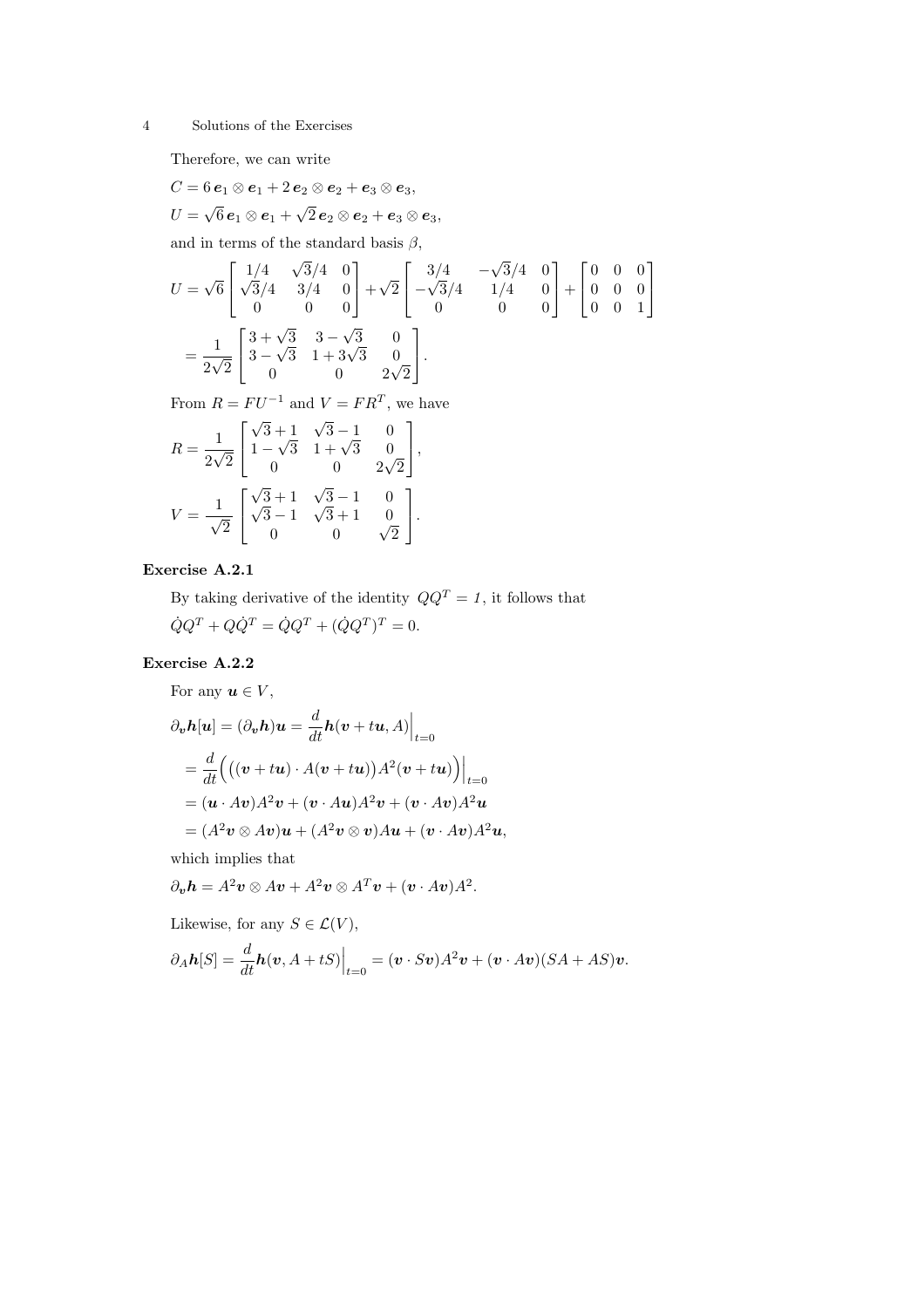### Exercise A.2.3

1) 
$$
(\partial_A A^{-1})[S] + o(S) = (A + S)^{-1} - A^{-1} = (1 + A^{-1}S)^{-1}A^{-1} - A^{-1}
$$

$$
= (1 - A^{-1}S + o(S))A^{-1} - A^{-1} = -A^{-1}SA^{-1} + o(S),
$$

by the use of Exercise A.1.7.

2) Let  $f : A \mapsto \text{tr } A$ , then by (A.47),  $\partial_A f(A) = 1$  and by the chain rule,  $\partial_A \text{tr}(A^{-1})[S] = \partial_A f(A^{-1})[\partial_A A^{-1}[S]] = 1[-A^{-1}SA^{-1}] = -(A^{-2})^T[S],$ from item (1). Recall the notation:  $A[S] = A \cdot S = \text{tr } AS^T$ .

### Exercise A.2.4

- 1) We can show that
	- $\partial_A A^k[S] = SA^{k-1} + ASA^{k-2} + A^2SA^{k-3} + \cdots + A^{k-1}S.$ Let  $f : A \mapsto \text{tr } A$ , then by the chain rule,  $\partial_A$  tr  $A^k[S] = \partial_A f(A^k)[\partial_A A^k[S]]$  $=$ tr( $SA^{k-1}$  +  $ASA^{k-2}$  +  $A^2SA^{k-3}$  +  $\cdots$  +  $A^{k-1}S$ )  $= k \text{ tr}(A^{k-1})S = k(A^{k-1})^T[S].$
- 2) Since, for any  $\lambda$  such that  $\det(A + \lambda I) \neq 0$ ,

$$
\partial_A \det(A + \lambda I) \stackrel{(A.48)}{=} \det(A + \lambda I)(A + \lambda I)^{-T}
$$
  

$$
\stackrel{(A.35)}{=} \partial_A (\lambda^3 + I_A \lambda^2 + II_A \lambda + III_A),
$$

from which we obtain

$$
\det(A + \lambda I)I = (\lambda^2 \partial_A I_A + \lambda \partial_A II_A + \partial_A III_A)(A + \lambda I)^T
$$

$$
\stackrel{(A.35)}{=} (\lambda^3 + I_A \lambda^2 + II_A \lambda + III_A)1.
$$

The results follow from comparing the coefficients of  $\lambda^3$ ,  $\lambda^2$ , and  $\lambda$ .

### Exercise A.2.5

Verification in index notations is straightforward.

- 1)  $(S^{ij}u_j)_{,i} = S^{ij}_{,i}u_j + S^{ij}u_{j,i}.$
- 2)  $(fS^{ij})_{,j} = S^{ij}f_{,j} + fS^{ij}_{,j}.$
- 3)  $(u^iv^j)_{,j} = u^i_{,j}v^j + u^iv^j_{,j}.$
- 4)  $(u^j_{,i})_{,j} = (u^j_{,j})_{,i}.$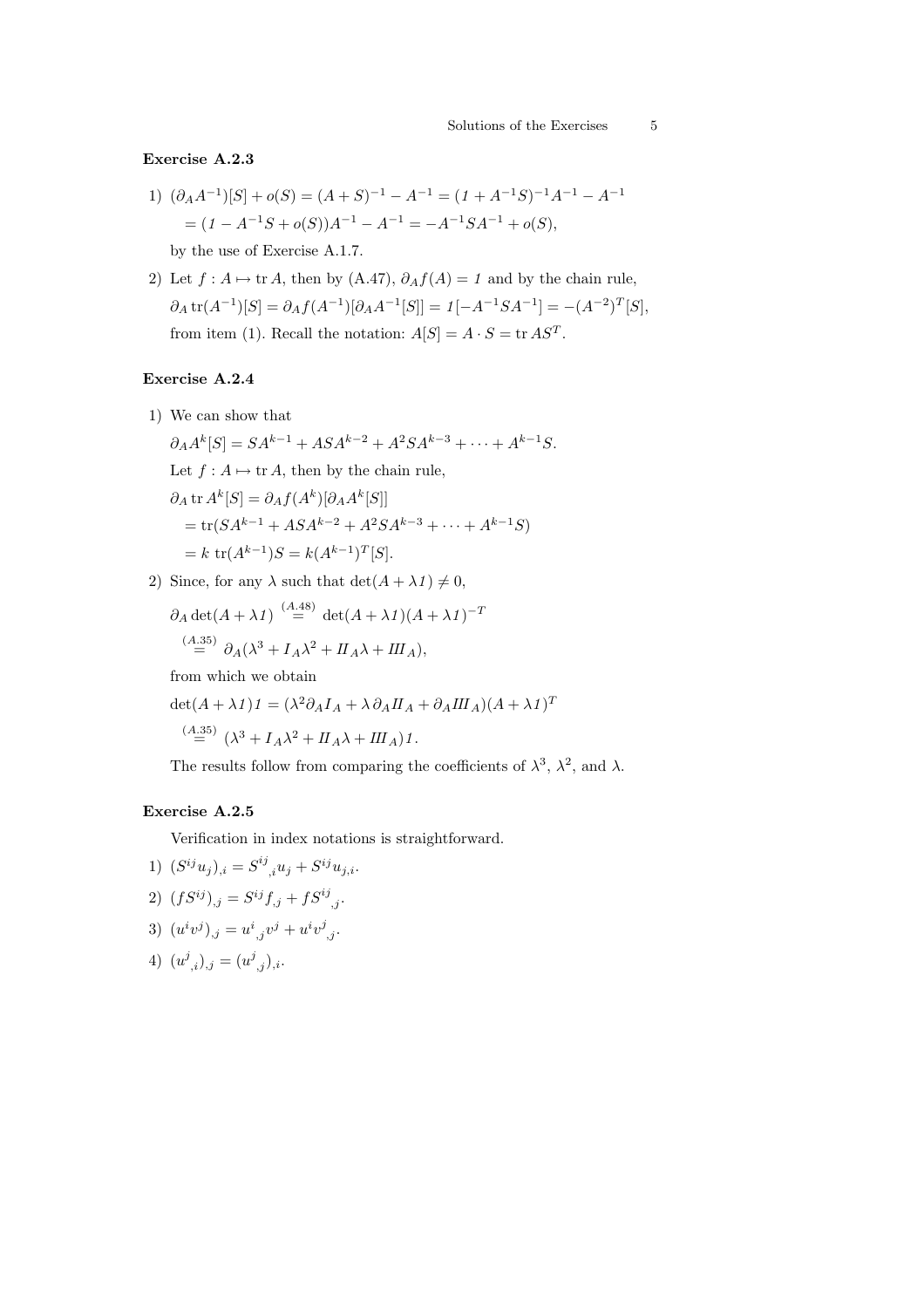#### Exercise A.2.6

The results follow from the condition that the second gradient is symmetric.

- 1)  $e^{ijk}(f_{,k})_{,j} = e^{ijk}f_{,kj} = 0.$
- 2)  $(e^{ijk}v_{k,j})_{,i} = e^{ijk}v_{k,ji} = 0.$
- 3) It is known that if curl  $v = 0$ , then there exists a scalar field  $\phi$ , such that  $v = \nabla \phi$ . Then,

$$
\nabla^2 \boldsymbol{v} = \mathrm{div}(\nabla(\nabla \phi)) = \nabla(\mathrm{div}\,\nabla \phi) = \nabla(\mathrm{div}\,\boldsymbol{v}) = 0,
$$

by the relation (4) of Exercise A.2.5 and the condition div  $v = 0$ .

### Exercise A.2.7

Let  $\boldsymbol{a}$  be any constant vector field.

1) Since  $(\boldsymbol{v} \otimes \boldsymbol{n})\boldsymbol{a} = (\boldsymbol{v} \otimes \boldsymbol{a})\boldsymbol{n},$ ∂R  $(\boldsymbol{v} \otimes \boldsymbol{n})\boldsymbol{a} da =$ R  $\operatorname{div}(\boldsymbol{v} \otimes \boldsymbol{a}) dv =$ R  $(\nabla v)$ a dv,

by the relation (3) of Exercise A.2.5.

2) 
$$
\int_{\partial \mathcal{R}} (\mathbf{v} \otimes S\mathbf{n}) \mathbf{a} \, d\mathbf{a} = \int_{\partial \mathcal{R}} (\mathbf{v} \otimes S^T \mathbf{a}) \mathbf{n} \, d\mathbf{a} = \int_{\mathcal{R}} \mathrm{div} (\mathbf{v} \otimes S^T \mathbf{a}) \, d\mathbf{a}.
$$

Then the proof follows from the relation,

$$
\text{div}(\boldsymbol{v} \otimes S^T \boldsymbol{a}) = (\nabla \boldsymbol{v})S^T \boldsymbol{a} + \boldsymbol{v}(\text{div } S \cdot \boldsymbol{a}) = ((\nabla \boldsymbol{v})S^T + \boldsymbol{v} \otimes \text{div } S) \boldsymbol{a},
$$
  
by (3) of Exercise A.2.5 and (A.75).

### Exercise A.2.8

Use the results from Exercise A.2.9 and note that

 $\text{div } \boldsymbol{u} = E_{\langle rr \rangle} + E_{\langle \theta \theta \rangle} + E_{\langle zz \rangle}$  in cylindrical coordinates,  $\text{div } \boldsymbol{u} = E_{\langle rr \rangle} + E_{\langle \theta \theta \rangle} + E_{\langle \phi \phi \rangle}$  in spherical coordinates.

#### Exercise A.2.9

1) By (A.68) and (A.70),

$$
E_{jk} = \frac{1}{2} \left( \frac{\partial u_j}{\partial x^k} + \frac{\partial u_k}{\partial x^j} - 2 u_i \Gamma_j{}^i{}_k \right).
$$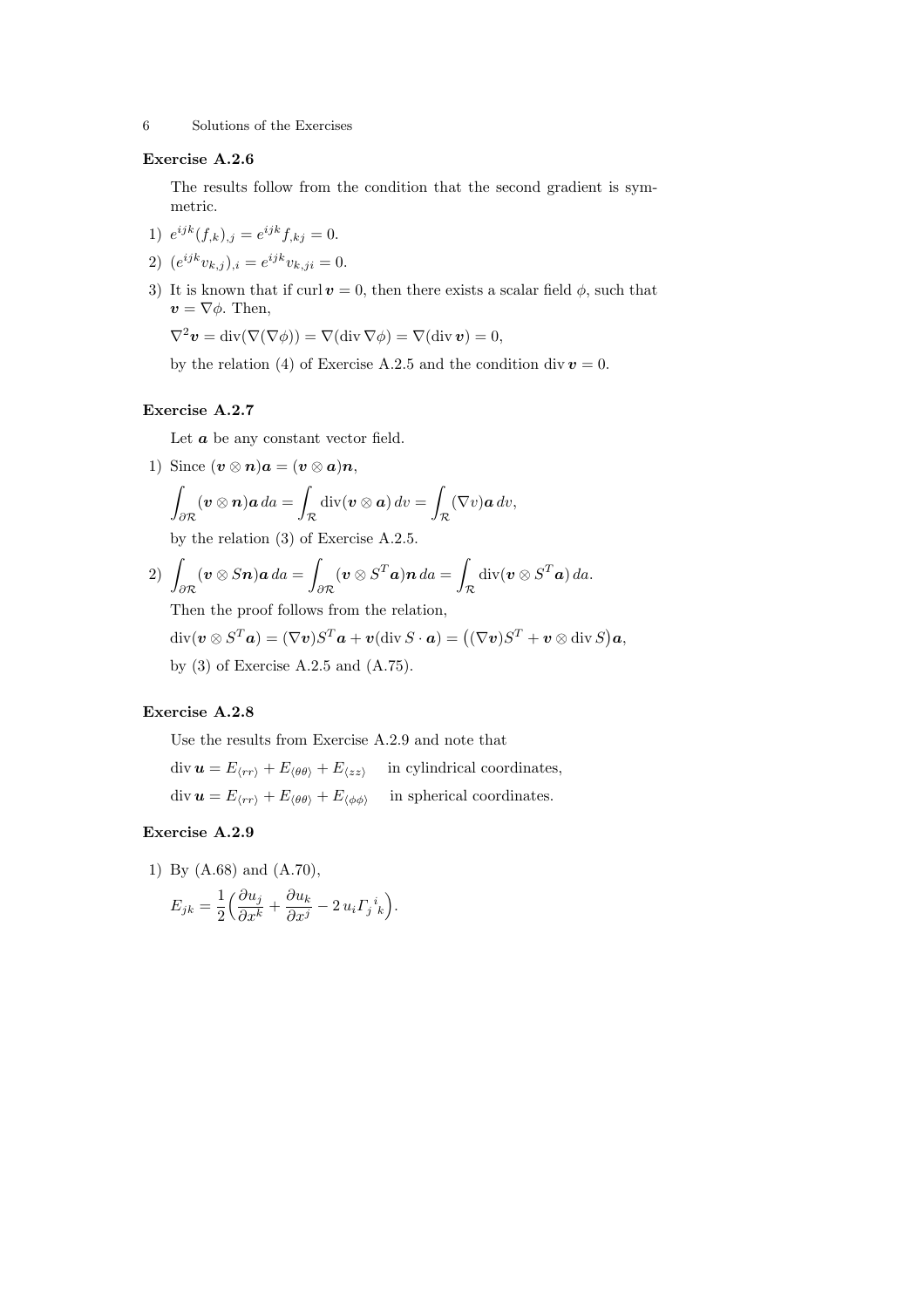In cylindrical coordinate system:

$$
E_{rr} = \frac{\partial u_r}{\partial r},
$$
  
\n
$$
E_{\theta\theta} = \frac{\partial u_{\theta}}{\partial \theta} + r u_r,
$$
  
\n
$$
E_{zz} = \frac{\partial u_z}{\partial z},
$$
  
\n
$$
E_{r\theta} = \frac{1}{2} \left( \frac{\partial u_r}{\partial \theta} + \frac{\partial u_{\theta}}{\partial r} - \frac{2}{r} u_{\theta} \right),
$$
  
\n
$$
E_{rz} = \frac{1}{2} \left( \frac{\partial u_r}{\partial z} + \frac{\partial u_z}{\partial r} \right),
$$
  
\n
$$
E_{\theta z} = \frac{1}{2} \left( \frac{\partial u_{\theta}}{\partial z} + \frac{\partial u_z}{\partial \theta} \right).
$$

In spherical coordinate system:

$$
E_{rr} = \frac{\partial u_r}{\partial r},
$$
  
\n
$$
E_{\theta\theta} = \frac{\partial u_{\theta}}{\partial \theta} + r u_r,
$$
  
\n
$$
E_{\phi\phi} = \frac{\partial u_{\phi}}{\partial \phi} + r \sin^2 \theta u_r + \sin \theta \cos \theta u_{\theta},
$$
  
\n
$$
E_{r\theta} = \frac{1}{2} \left( \frac{\partial u_r}{\partial \theta} + \frac{\partial u_{\theta}}{\partial r} - \frac{2}{r} u_{\theta} \right),
$$
  
\n
$$
E_{r\phi} = \frac{1}{2} \left( \frac{\partial u_r}{\partial \phi} + \frac{\partial u_{\phi}}{\partial r} - \frac{2}{r} u_{\phi} \right),
$$
  
\n
$$
E_{\theta\phi} = \frac{1}{2} \left( \frac{\partial u_{\theta}}{\partial \phi} + \frac{\partial u_{\phi}}{\partial \theta} - 2 \cot \theta u_{\phi} \right).
$$

2) In cylindrical coordinate system:

$$
E_{\langle rr \rangle} = \frac{\partial u_{\langle r \rangle}}{\partial r},
$$
  
\n
$$
E_{\langle \theta \theta \rangle} = \frac{1}{r} \frac{\partial u_{\langle \theta \rangle}}{\partial \theta} + \frac{u_{\langle r \rangle}}{r},
$$
  
\n
$$
E_{\langle zz \rangle} = \frac{\partial u_{\langle z \rangle}}{\partial z},
$$
  
\n
$$
E_{\langle r\theta \rangle} = \frac{1}{2} \left( \frac{1}{r} \frac{\partial u_{\langle r \rangle}}{\partial \theta} + \frac{\partial u_{\langle \theta \rangle}}{\partial r} - \frac{u_{\langle \theta \rangle}}{r} \right),
$$
  
\n
$$
E_{\langle rz \rangle} = \frac{1}{2} \left( \frac{\partial u_{\langle r \rangle}}{\partial z} + \frac{\partial u_{\langle z \rangle}}{\partial r} \right),
$$
  
\n
$$
E_{\langle \theta z \rangle} = \frac{1}{2} \left( \frac{\partial u_{\langle \theta \rangle}}{\partial z} + \frac{1}{r} \frac{\partial u_{\langle z \rangle}}{\partial \theta} \right).
$$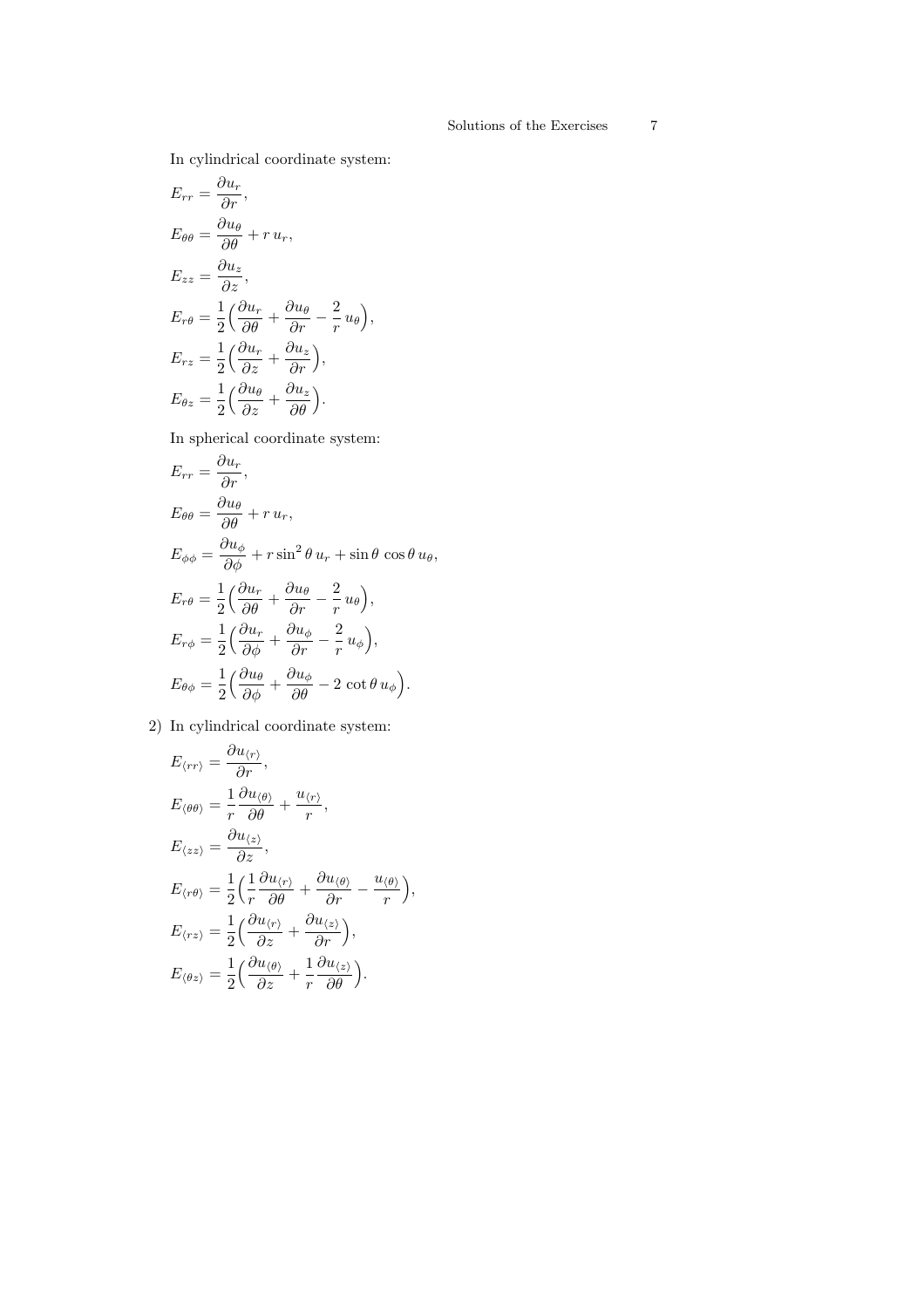In spherical coordinate system:

$$
E_{\langle rr \rangle} = \frac{\partial u_{\langle r \rangle}}{\partial r},
$$
  
\n
$$
E_{\langle \theta \theta \rangle} = \frac{1}{r} \frac{\partial u_{\langle \theta \rangle}}{\partial \theta} + \frac{u_{\langle r \rangle}}{r},
$$
  
\n
$$
E_{\langle \phi \phi \rangle} = \frac{1}{r \sin \theta} \frac{\partial u_{\langle \phi \rangle}}{\partial \phi} + \frac{u_{\langle r \rangle}}{r} + \cot \theta \frac{u_{\langle \theta \rangle}}{r},
$$
  
\n
$$
E_{\langle r \theta \rangle} = \frac{1}{2} \left( \frac{1}{r} \frac{\partial u_{\langle r \rangle}}{\partial \theta} + \frac{\partial u_{\langle \theta \rangle}}{\partial r} - \frac{u_{\langle \theta \rangle}}{r} \right),
$$
  
\n
$$
E_{\langle r \phi \rangle} = \frac{1}{2} \left( \frac{1}{r \sin \theta} \frac{\partial u_{\langle r \rangle}}{\partial \phi} + \frac{\partial u_{\langle \phi \rangle}}{\partial r} - \frac{u_{\langle \phi \rangle}}{r} \right),
$$
  
\n
$$
E_{\langle \theta \phi \rangle} = \frac{1}{2} \left( \frac{1}{r \sin \theta} \frac{\partial u_{\langle \theta \rangle}}{\partial \phi} + \frac{1}{r} \frac{\partial u_{\langle \phi \rangle}}{\partial \theta} - \cot \theta \frac{u_{\langle \phi \rangle}}{r} \right).
$$

# Exercise A.2.10

Similar to (A.71), we have

$$
(\operatorname{div} T)^i = T^{ij}_{\quad ,j} = \frac{\partial T^{ij}}{\partial x^j} + T^{kj} \varGamma_k{}^i{}_j + T^{ik} \varGamma_k{}^j{}_j.
$$

1) In cylindrical coordinate system:

$$
(\text{div}\,T)^r = \frac{\partial T^{rr}}{\partial r} + \frac{\partial T^{r\theta}}{\partial \theta} + \frac{\partial T^{rz}}{\partial z} + T^{\theta\theta} \Gamma_{\theta}^r{}_{\theta} + T^{rr} \Gamma_{r}^{\theta} \n= \frac{\partial T^{rr}}{\partial r} + \frac{\partial T^{r\theta}}{\partial \theta} + \frac{\partial T^{rz}}{\partial z} - r T^{\theta\theta} + \frac{1}{r} T^{rr},
$$
\n
$$
(\text{div}\,T)^{\theta} = \frac{\partial T^{\theta r}}{\partial r} + \frac{\partial T^{\theta\theta}}{\partial \theta} + \frac{\partial T^{\theta z}}{\partial z} + (T^{r\theta} \Gamma_{r}^{\theta}{}_{\theta} + T^{\theta r} \Gamma_{\theta}^{\theta}{}_{r}) + T^{\theta r} \Gamma_{r}^{\theta} \n= \frac{\partial T^{\theta r}}{\partial r} + \frac{\partial T^{\theta\theta}}{\partial \theta} + \frac{\partial T^{\theta z}}{\partial z} + \frac{3}{r} T^{r\theta},
$$
\n
$$
(\text{div}\,T)^z = \frac{\partial T^{zr}}{\partial r} + \frac{\partial T^{z\theta}}{\partial \theta} + \frac{\partial T^{zz}}{\partial z} + T^{z r} \Gamma_{r}^{\theta} \n= \frac{\partial T^{z r}}{\partial r} + \frac{\partial T^{z\theta}}{\partial \theta} + \frac{\partial T^{z z}}{\partial z} + \frac{1}{r} T^{z r}.
$$

In spherical coordinate system:

$$
(\operatorname{div} T)^{r} = \frac{\partial T^{rr}}{\partial r} + \frac{\partial T^{r\theta}}{\partial \theta} + \frac{\partial T^{r\phi}}{\partial \phi} + (T^{\theta \theta} \Gamma_{\theta}{}^{r}{}_{\theta} + T^{\phi \phi} \Gamma_{\phi}{}^{r}{}_{\phi})
$$
  
+ 
$$
(T^{rr} \Gamma_{r}{}^{\theta}{}_{\theta} + T^{rr} \Gamma_{r}{}^{\phi}{}_{\phi} + T^{r\theta} \Gamma_{\theta}{}^{\phi}{}_{\phi})
$$
  
= 
$$
\frac{\partial T^{rr}}{\partial r} + \frac{\partial T^{r\theta}}{\partial \theta} + \frac{\partial T^{r\phi}}{\partial \phi} + \frac{2}{r} T^{rr} - r T^{\theta \theta} - r \sin^{2} \theta T^{\phi \phi} + \cot \theta T^{r\theta},
$$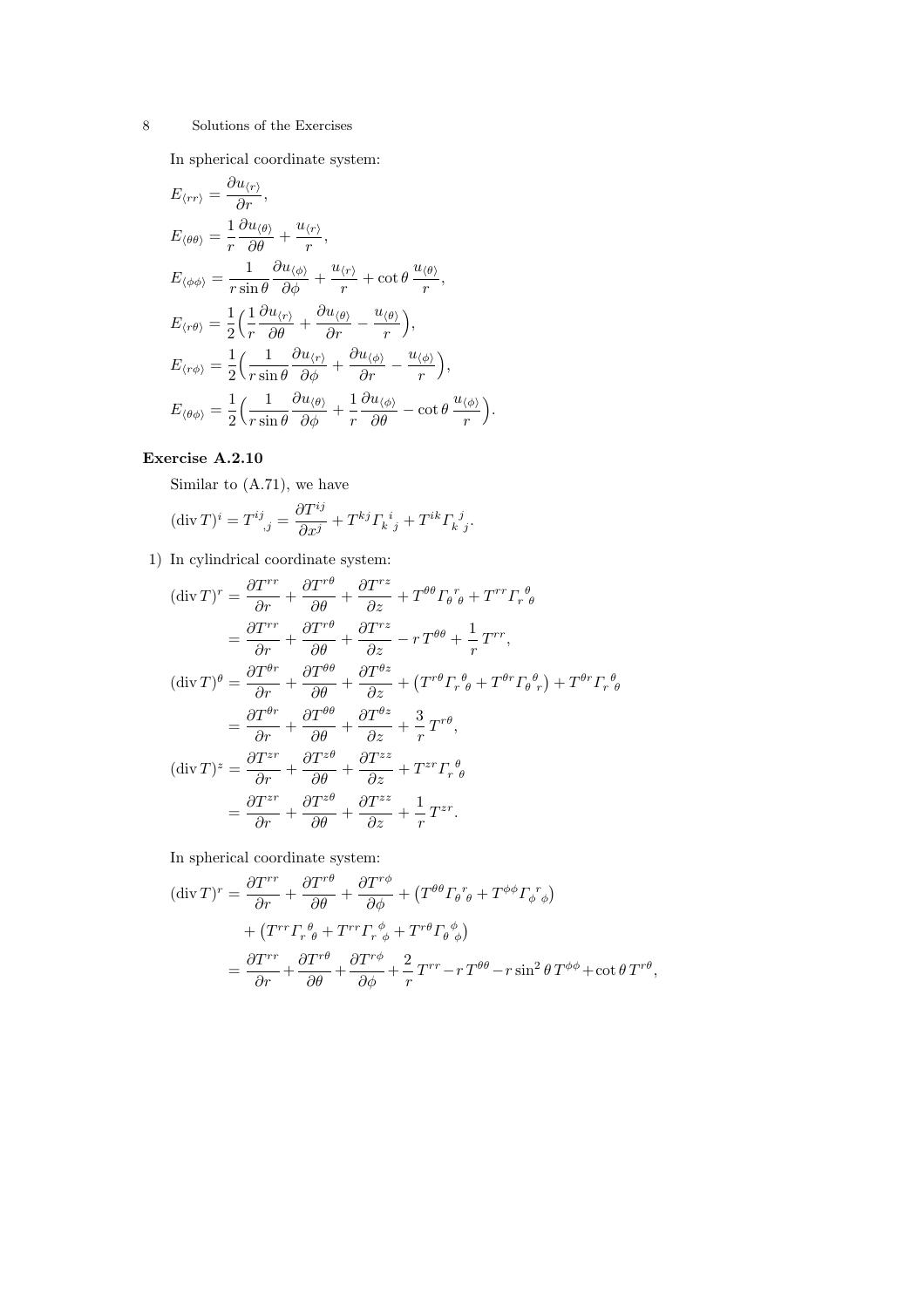$$
(\operatorname{div} T)^{\theta} = \frac{\partial T^{\theta r}}{\partial r} + \frac{\partial T^{\theta \theta}}{\partial \theta} + \frac{\partial T^{\theta \phi}}{\partial \phi} + (T^{r\theta} \Gamma_r^{\theta}{}_{\theta} + T^{\theta r} \Gamma_{\theta}^{\theta}{}_{r} + T^{\phi \phi} \Gamma_{\phi}^{\theta}{}_{\phi})
$$

$$
+ (T^{\theta r} \Gamma_r^{\theta}{}_{\theta} + T^{\theta r} \Gamma_r^{\phi}{}_{\phi} + T^{\theta \theta} \Gamma_{\theta}^{\phi})
$$

$$
= \frac{\partial T^{\theta r}}{\partial r} + \frac{\partial T^{\theta \theta}}{\partial \theta} + \frac{\partial T^{\theta \phi}}{\partial \phi} + \frac{4}{r} T^{\theta r} + \cot \theta T^{\theta \theta} - \sin \theta \cos \theta T^{\phi \phi},
$$

$$
(\operatorname{div} T)^{\phi} = \frac{\partial T^{\phi r}}{\partial r} + \frac{\partial T^{\phi \theta}}{\partial \theta} + \frac{\partial T^{\phi \phi}}{\partial \phi} + (T^{r\phi} \Gamma_r^{\phi}{}_{\phi} + T^{\phi r} \Gamma_{\phi}^{\phi}{}_{r} + T^{\theta \phi} \Gamma_{\theta}^{\phi}{}_{\phi})
$$

$$
+ T^{\phi \theta} \Gamma_{\phi}^{\phi}{}_{\theta}) + (T^{\phi r} \Gamma_r^{\theta}{}_{\theta} + T^{\phi r} \Gamma_r^{\phi}{}_{\phi} + T^{\phi \theta} \Gamma_{\theta}^{\phi}{}_{\phi})
$$

$$
= \frac{\partial T^{\phi r}}{\partial r} + \frac{\partial T^{\phi \theta}}{\partial \theta} + \frac{\partial T^{\phi \phi}}{\partial \phi} + \frac{4}{r} T^{r\phi} + 3 \cot \theta T^{\theta \phi}.
$$

# Exercise A.2.11

Let 
$$
\Phi: t \mapsto x
$$
, then  $x^i = \phi(t)$  and by (A.56),  
\n $x = \Phi(t) = \chi(\phi^1(t), \dots, \phi^n(t))$ .  
\n1)  $\dot{\Phi}(t) = \frac{\partial \chi}{\partial x^i} \Big|_x \dot{\phi}^i(t) \stackrel{(A.60)}{=} \dot{\phi}^i(t) e_i(\Phi(t))$ .  
\n2) From (1),  
\n $\ddot{\Phi}(t) = \ddot{\phi}^j(t) e_j(x) + \dot{\phi}^j(t) \nabla e_j(x) \dot{\Phi}(t)$   
\n $\stackrel{(A.65)}{=} \ddot{\phi}^i(t) e_i(x) + \dot{\phi}^j(t) ( \Gamma_j{}^i{}_i(x) e_i(x) \otimes e^l(x)) (\dot{\phi}^k(t) e_k(x))$   
\n $= (\ddot{\phi}^i(t) + \dot{\phi}^j(t) \dot{\phi}^k(t) \Gamma_j{}^i{}_k(\Phi(t)) e_i(\Phi(t))$ .

# Exercise 1.2.1

=

For coordinate systems  $(r, \theta, z)$  and  $(R, \Theta, Z)$ , the metric tensors are given by

 $\bm{e}_i(\varPhi(t)).$ 

$$
[g_{ij}] = \begin{bmatrix} 1 & 0 & 0 \\ 0 & r^2 & 0 \\ 0 & 0 & 1 \end{bmatrix}, \quad [g^{\alpha\beta}] = \begin{bmatrix} 1 & 0 & 0 \\ 0 & 1/R^2 & 0 \\ 0 & 0 & 1 \end{bmatrix} = \begin{bmatrix} 1 & 0 & 0 \\ 0 & a/r^2 & 0 \\ 0 & 0 & 1 \end{bmatrix}.
$$

By  $(1.6)$ , we have

$$
\begin{aligned} \left[F^i_{\,\,\alpha}\right] &= \left[\begin{array}{ccc} \sqrt{a} & 0 & 0 \\ 0 & 1 & \tau \\ 0 & 0 & 1/a \end{array}\right], \text{ and in physical components},\\ \left[F_{\langle i\alpha\rangle}\right] &= \left[\begin{array}{ccc} \sqrt{a} & 0 & 0 \\ 0 & r/R & \tau r \\ 0 & 0 & 1/a \end{array}\right] = \left[\begin{array}{ccc} \sqrt{a} & 0 & 0 \\ 0 & \sqrt{a} & \tau r \\ 0 & 0 & 1/a \end{array}\right]. \end{aligned}
$$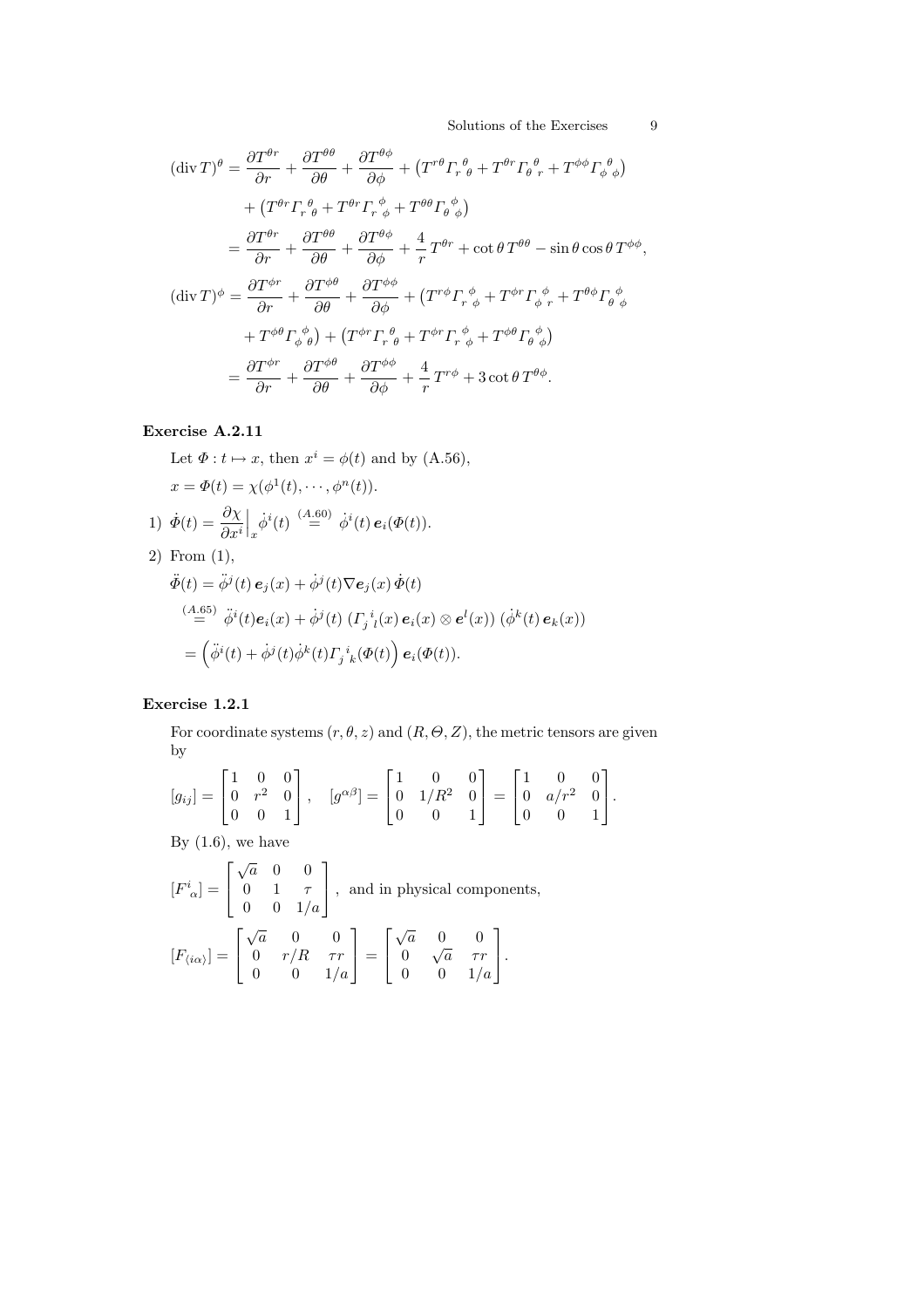Since  $\det F = \det[F_{\langle i\alpha\rangle}] = 1$ , the deformation is volume preserving – note that  $\det[F^i_{\alpha}] = 1/\sqrt{a} \neq 1$  in general. For  $a = 1$ , it is a simple shear of amount  $\tau r$  locally in the coordinate surface  $\theta$ -z at every fixed radius r (compared with (1.15)).

Moreover, we have

$$
[B^{ij}] = [F^{i}_{\alpha}][g^{\alpha\beta}][F^{j}_{\beta}]^{T} = \begin{bmatrix} a & 0 & 0 \\ 0 & \tau^{2} + a/r^{2} & \tau/a \\ 0 & \tau/a & 1/a^{2} \end{bmatrix},
$$
  

$$
[C_{\alpha\beta}] = [F^{i}_{\alpha}]^{T}[g_{ij}][F^{j}_{\beta}] = \begin{bmatrix} a & 0 & 0 \\ 0 & r^{2} & \tau r^{2} \\ 0 & \tau r^{2} & \tau^{2}r^{2} + 1/a^{2} \end{bmatrix},
$$

and in physical components,

$$
[B_{\langle ij \rangle}] = \begin{bmatrix} a & 0 & 0 \\ 0 & \tau^2 r^2 + a & \tau r/a \\ 0 & \tau r/a & 1/a^2 \end{bmatrix}, \ \ [C_{\langle \alpha \beta \rangle}] = \begin{bmatrix} a & 0 & 0 \\ 0 & a & \sqrt{a} \,\tau r \\ 0 & \sqrt{a} \,\tau r & \tau^2 r^2 + 1/a^2 \end{bmatrix}.
$$

One can easily check that  $\det[B_{\langle ij \rangle}] = \det[C_{\langle \alpha \beta \rangle}] = 1.$ 

**Remark:** It would be of interest to calculate also the matrix  $[F^{\alpha}_{\beta}]$  disregarding  $F$  as a two-point tensor.

To begin with, from  $F = F^i{}_{\alpha} e_i(x) \otimes e^{\alpha}(X)$ , we have  $Fe_{\beta} = F^i{}_{\beta} e_i$ and hence,  $F^{\alpha}_{\ \beta} = \mathbf{e}^{\alpha} \cdot F \mathbf{e}_{\beta} = (\mathbf{e}^{\alpha} \cdot \mathbf{e}_i) F^i_{\ \beta}$ , or  $[F^{\alpha}_{\ \beta}] = [\mathbf{e}^{\alpha} \cdot \mathbf{e}_i][F^i_{\ \beta}]$ .

One the other hand, one can show that

$$
e_r = \cos(\tau Z)e_R + \frac{1}{R}\sin(\tau Z)e_\Theta,
$$
  
\n
$$
e_\theta = -r\sin(\tau Z)e_R + \frac{r}{R}\cos(\tau Z)e_\Theta,
$$
  
\n
$$
e_z = e_Z.
$$

Therefore, we have  $\overline{r}$ 

$$
[\mathbf{e}^{\alpha} \cdot \mathbf{e}_i] = \begin{bmatrix} \cos(\tau Z) & -r\sin(\tau Z) & 0\\ \frac{1}{R}\sin(\tau Z) & \frac{r}{R}\cos(\tau Z) & 0\\ 0 & 0 & 1 \end{bmatrix}, \text{ and}
$$

$$
[F^{\alpha}_{\beta}] = \begin{bmatrix} \sqrt{a}\cos(\tau Z) & -r\sin(\tau Z) & -\tau r\sin(\tau Z)\\ \sqrt{a}\frac{1}{R}\sin(\tau Z) & \frac{r}{R}\cos(\tau Z) & \tau \frac{r}{R}\cos(\tau Z)\\ 0 & 0 & 1/a \end{bmatrix}.
$$

One can easily check that  $\det[F^{\alpha}_{\beta}] = 1$  and that  $[C_{\alpha\beta}] = [F^{\gamma}_{\alpha}]^T[g_{\gamma\delta}]F^{\delta}_{\beta}$ agrees with the previous result.

One can similarly obtain the matrix  $[F^i_{\ \, j}] = [F^i_{\ \alpha}][e^{\alpha} \cdot e_j],$ 

$$
[F^i_{\ j}]=\begin{bmatrix} \sqrt{a}\cos(\tau Z) & -\sqrt{a}\,r\sin(\tau Z) & 0\\ \frac{1}{R}\sin(\tau Z) & \frac{r}{R}\cos(\tau Z) & \tau\\ 0 & 0 & 1/a \end{bmatrix}.
$$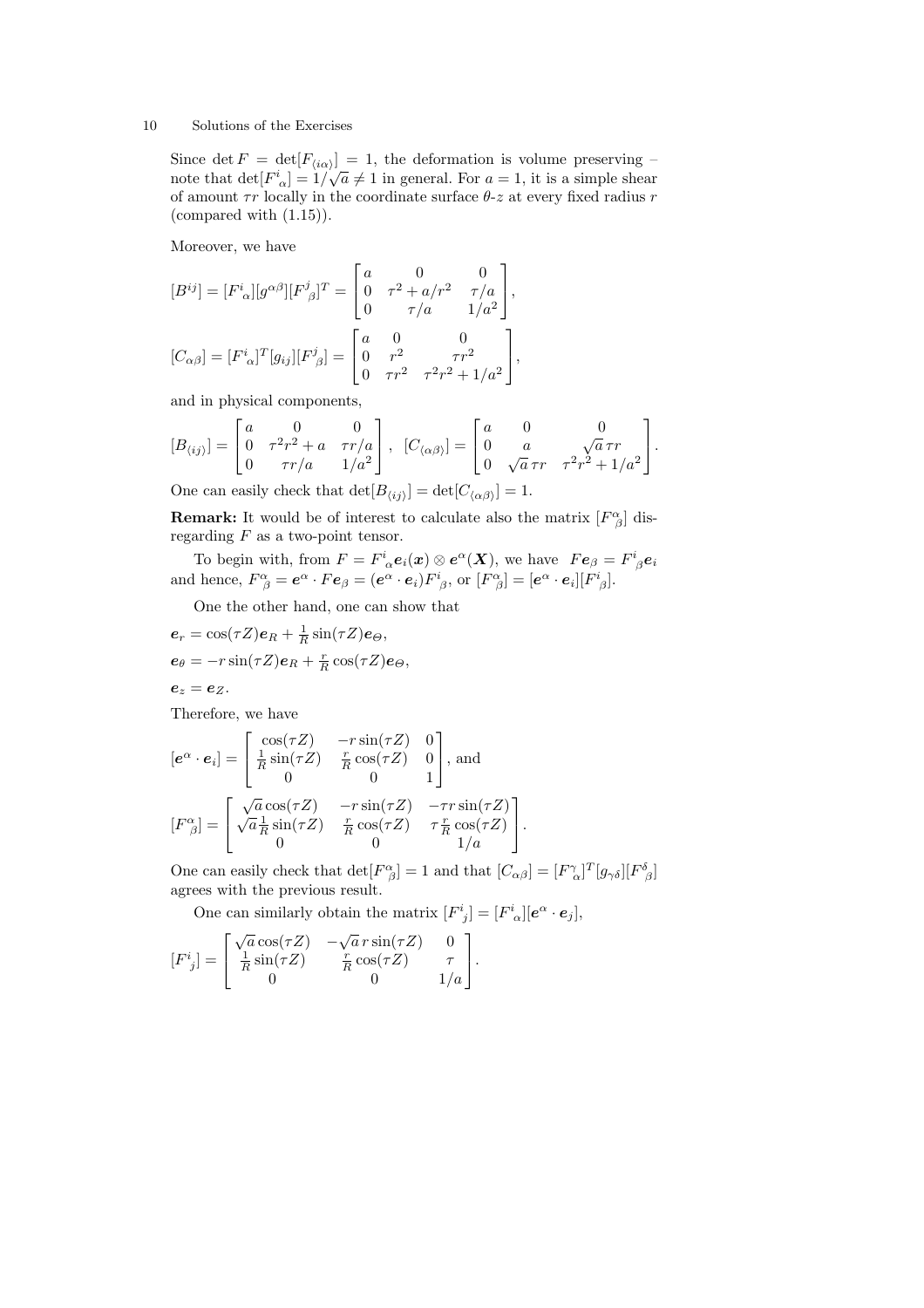Exercise 1.3.1

- 1)  $u = (x X, y Y, z Z) = (\kappa Y, 0, 0) = \kappa Y e_x$ .
- 2)  $H = \nabla_X u = \kappa e_x \otimes e_y$ , hence, in components relative to the standard basis,

| $\widetilde{E} = \begin{bmatrix} 0 & \kappa/2 & 0 \ \kappa/2 & 0 & 0 \ 0 & 0 & 0 \end{bmatrix},$ |  |  | $\widetilde{R} = \begin{bmatrix} 0 & \kappa/2 & 0 \\ -\kappa/2 & 0 & 0 \\ 0 & 0 & 0 \end{bmatrix}.$ |  |  |
|--------------------------------------------------------------------------------------------------|--|--|-----------------------------------------------------------------------------------------------------|--|--|
|                                                                                                  |  |  |                                                                                                     |  |  |

3) For  $\kappa \ll 1$ , since  $\theta = \tan^{-1}(\kappa/2) \approx \kappa/2$ ,  $\sin \theta \approx 0$ , and  $\cos \theta \approx 1$ , one can easily check the relation (1.22) with the results for finite shear.

### Exercise 1.3.2

1) 
$$
[E_{\langle \alpha\beta \rangle}] = \begin{bmatrix} 0 & 0 & 0 \\ 0 & 0 & \tau r/2 \\ 0 & \tau r/2 & \tau^2 r^2/2 \end{bmatrix}.
$$
  
2) 
$$
[\widetilde{E}_{\langle \alpha\beta \rangle}] = \begin{bmatrix} 0 & 0 & 0 \\ 0 & 0 & \tau r/2 \\ 0 & \tau r/2 & 0 \end{bmatrix}, \qquad [\widetilde{R}_{\langle \alpha\beta \rangle}] = \begin{bmatrix} 0 & 0 & 0 \\ 0 & 0 & \tau r/2 \\ 0 & -\tau r/2 & 0 \end{bmatrix}.
$$

### Exercise 1.4.1

Let  $\boldsymbol{a}$  be a constant vector, then

$$
\mathbf{a} \cdot \text{Div}(JF^{-T}) \stackrel{(A.75)}{=} \text{Div}(JF^{-1}\mathbf{a})
$$
  
\n
$$
\stackrel{(A.76)_1}{=} F^{-1}\mathbf{a} \cdot \text{Grad } J + J \text{ Div}(F^{-1}\mathbf{a})
$$
  
\n
$$
\stackrel{(1.33)_1}{=} F^{-1}\mathbf{a} \cdot J \text{ div } F^T + J \text{ tr Grad}(F^{-1}\mathbf{a})
$$
  
\n
$$
\stackrel{(1.30)_2}{=} J(F^{-1}\mathbf{a} \cdot \text{div } F^T + \text{tr}(F \text{ grad}(F^{-1}\mathbf{a}))
$$
  
\n
$$
\stackrel{(A.76)_2}{=} J \text{div}(F(F^{-1}\mathbf{a})) = J \text{ div } \mathbf{a} = 0,
$$

which proves  $(1.34)_1$ . Furthermore, from

Div
$$
(JF^{-T}) = J \text{Div}(F^{-T}) + F^{-T} \text{Grad } J \stackrel{(1.30)_1}{=} J \text{Div}(F^{-T}) + \text{grad } J,
$$
  
(1.34)<sub>1</sub> implies (1.34)<sub>2</sub>.

# Exercise 1.4.2

Use Exercise A.2.11.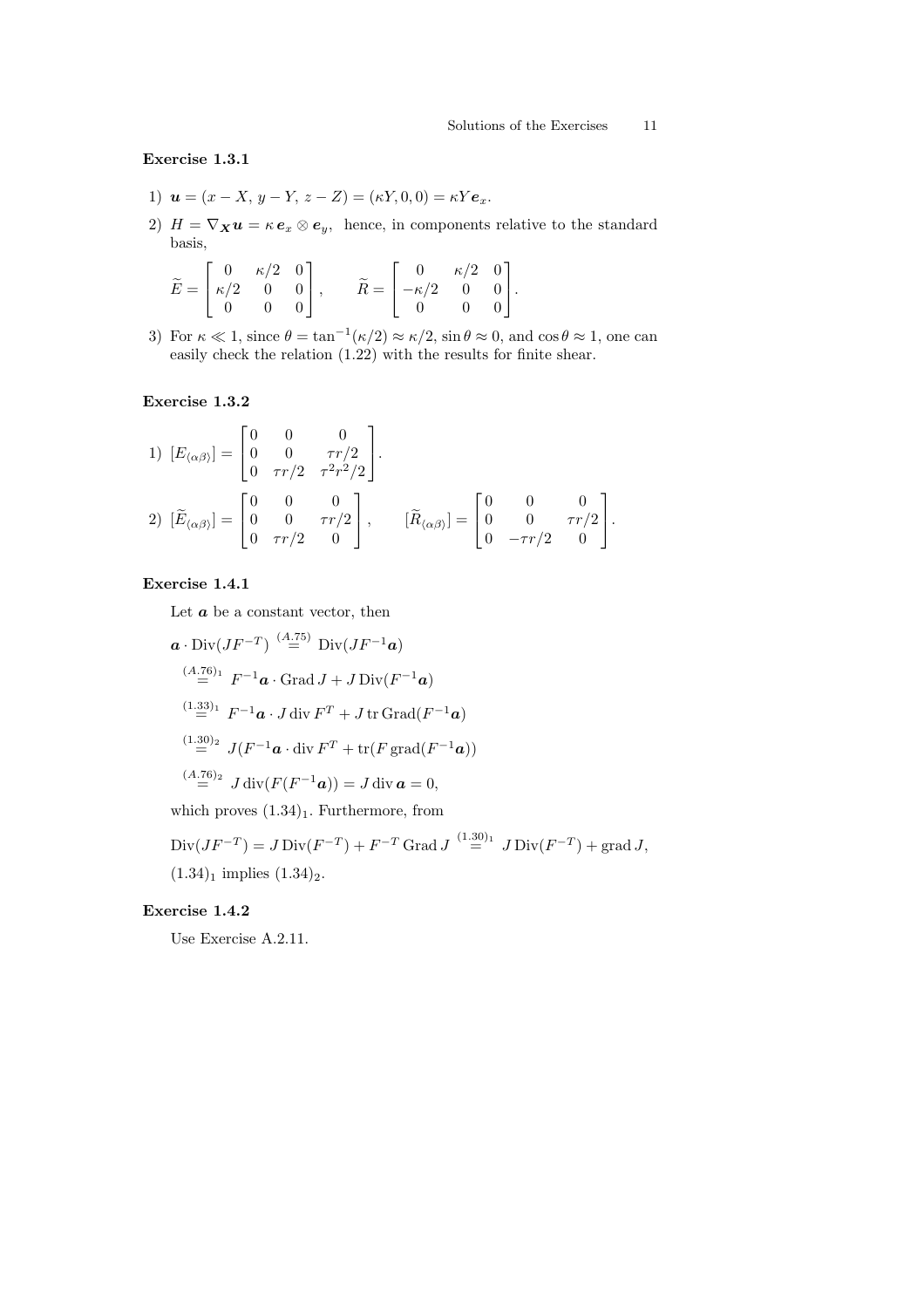### Exercise 1.4.3

- 1) Note that  $\dot{Q}(\boldsymbol{X}-\boldsymbol{X}_o) = \dot{Q}Q^T(\boldsymbol{x}-\boldsymbol{x}_o) = -Q\dot{Q}^T(\boldsymbol{x}-\boldsymbol{x}_o) = \boldsymbol{\omega}\times(\boldsymbol{x}-\boldsymbol{x}_o),$ by  $\omega = \langle Q \dot{Q}^T \rangle$  and (1) of Exercise A.1.6.
- 2) For this motion,  $F = Q(t) \in \mathcal{O}(V)$ , therefore, it preserves the inner product, and by (1.8),  $d\mathbf{x}_1 \cdot d\mathbf{x}_2 = d\mathbf{X}_1 \cdot d\mathbf{X}_2$ .

#### Exercise 1.4.4

1) Since  $a = (\ddot{x}, \ddot{y}) = (k^2x, k^2y)$ , we have

$$
\ddot{x} = k^2 x, \qquad \ddot{y} = k^2 y.
$$

With the given initial conditions, the solutions are

$$
x = Xe^{kt}, \qquad y = Ye^{-kt},
$$

and the deformation can be written as

$$
\mathbf{x} = X_{\kappa}(X, Y, t) = X e^{kt} \mathbf{e}_x + Y e^{-kt} \mathbf{e}_y.
$$
  
2) 
$$
\dot{x} = kX e^{kt} = kx,
$$

$$
\dot{y} = -kYe^{-kt} = -ky.
$$

Therefore, in material description,

 $\mathbf{v}(X, Y, t) = kXe^{kt}\mathbf{e}_x - kYe^{-kt}\mathbf{e}_y,$ 

and in spatial description,

 $\mathbf{v}(x, y, t) = kx \, \mathbf{e}_x - ky \, \mathbf{e}_y.$ 



#### Exercise 1.5.1

1) From  $v = (\dot{x}, \dot{y}) = (u(y), 0)$ , we have  $\dot{x} = u(y), \dot{y} = 0$ . With the initial conditions:  $x(X, Y, 0) = X$ ,  $y(X, Y, 0) = Y$ , the solutions are

 $x(X, Y, t) = X + u(Y)t$ ,  $y(X, Y, t) = Y$ .

Therefore, we have

$$
\mathbf{x} = \chi_t(X, Y) = (X + u(Y)t)\mathbf{e}_x + Y\mathbf{e}_y,
$$
  

$$
\mathbf{X} = \chi_t^{-1}(x, y) = (x - u(y)t)\mathbf{e}_x + y\mathbf{e}_y.
$$

From (1.38), the relative deformation is given by

$$
\begin{aligned} \boldsymbol{\xi} &= \lambda_{(t)}(x, y, \tau) = \lambda_{\tau}(\lambda_t^{-1}(x, y)) \\ &= \lambda_{\tau}\big((x - u(y)t)\boldsymbol{e}_x + y\boldsymbol{e}_y\big) = (x - u(y)(t - \tau))\boldsymbol{e}_x + y\boldsymbol{e}_y. \end{aligned}
$$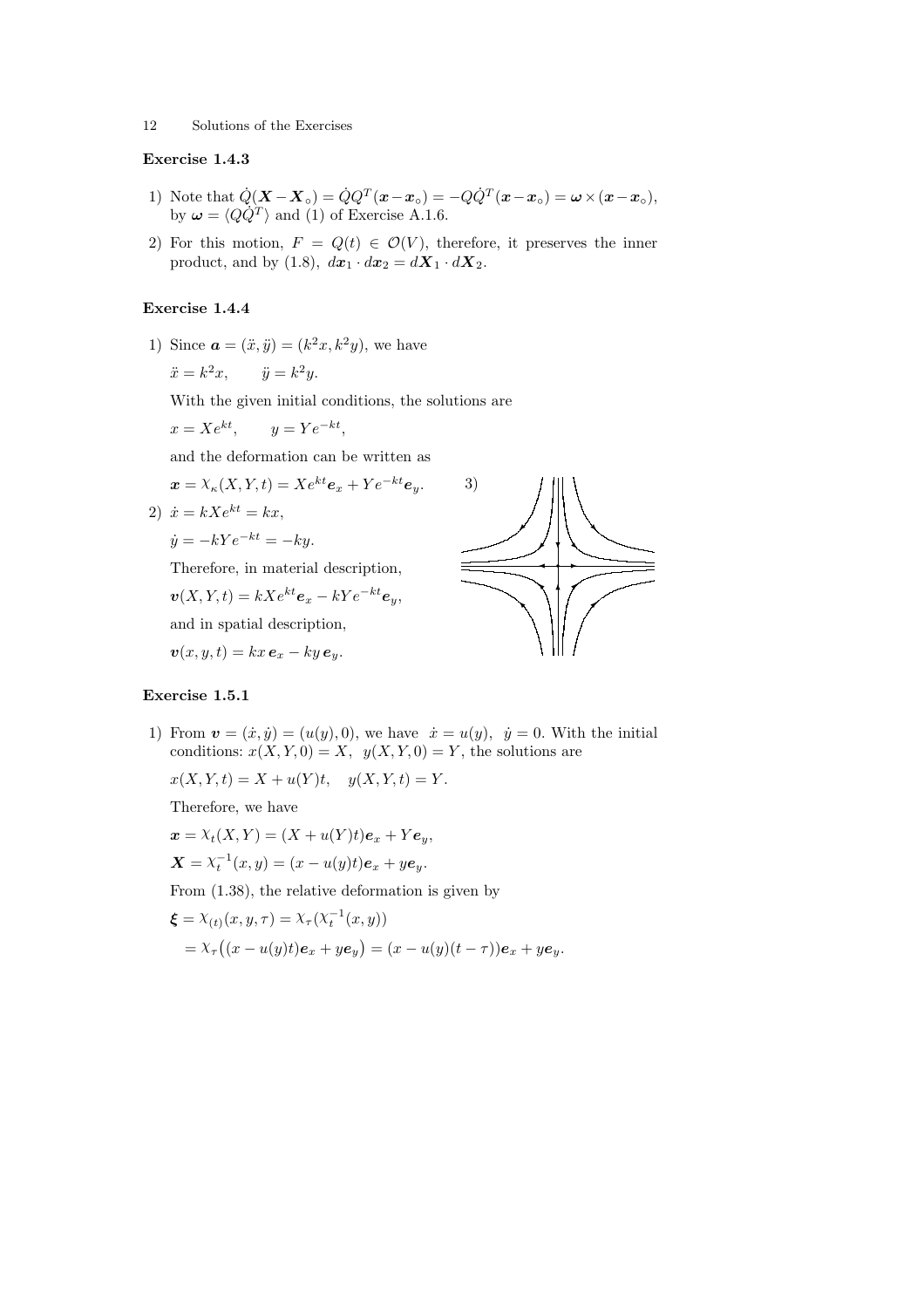2)  $F_t(x, y, \tau) = e_x \otimes e_x + \kappa(\tau - t)e_x \otimes e_y + e_y \otimes e_y = 1 + (\tau - t)\kappa e_x \otimes e_y,$ since  $e_x \otimes e_x + e_y \otimes e_y = 1$ .

### Exercise 1.5.2

We obtain  $\mathbf{v} = (2tXe^{t^2}, Ye^t, 0) = (2tx, y, 0)$ , therefore, the streamline, passing through  $x<sub>∘</sub>$  at time t, satisfies

 $\dot{x}(s) = 2t x(s), \quad \dot{y}(s) = y(s), \quad \dot{z}(s) = 0,$ 

with the initial conditions:  $x(0) = x<sub>o</sub>, y(0) = y<sub>o</sub>, z(0) = z<sub>o</sub>.$ 

The solution curve is given by

 $x(s) = (x \circ e^{2ts}, y \circ e^{s}, z \circ).$ 

### Exercise 1.6.1

Using (1.31), the decomposition  $F = RU$ , and the fact that  $\dot{R}R^{T}$  is skew-symmetric, we have

 $L = \dot{F}F^{-1} = (\dot{R}U + R\dot{U})(RU)^{-1} = \dot{R}R^{T} + R\dot{U}U^{-1}R^{T},$ 

whose skew-symmetric part is

 $W = \dot{R}R^{T} + \frac{1}{2}R(\dot{U}U^{-1} - U^{-1}\dot{U})R^{T}.$ 

(Erratum: This is the correct formula for W).

### Exercise 1.6.2

The results follow immediately from the relations:

$$
\dot{v} = \frac{\partial v}{\partial t} + (\text{grad } v)v, \text{ by (1.32)};
$$
  
grad $(v \cdot v) = 2(\text{grad } v)^T v$ , by (A.52);  
 $w = \langle -2W \rangle$ , and (1) of Exercise A.1.6.

### Exercise 1.6.3

From Exercise 1.5.1,

$$
C_t(\tau) = F_t(\tau)^T F_t(\tau) = (1 + (\tau - t)\kappa N)^T (1 + (\tau - t)\kappa N)
$$
  
= 1 + (\tau - t)\kappa (N + N^T) + (\tau - t)^2 \kappa^2 N^T N.

### Exercise 1.7.1

From (1.57), we obtain

$$
\frac{\partial}{\partial t} = \frac{\partial}{\partial t^*} + (\dot{Q}_{jk}(x_k - x_k^{\circ}) + \dot{c}_j) \frac{\partial}{\partial x_j^*} \stackrel{(1.67)}{=} \frac{\partial}{\partial t^*} + (Q_{jk}(x_k^* - c_k) + \dot{c}_j) \frac{\partial}{\partial x_j^*},
$$
  

$$
\frac{\partial}{\partial x_i} = Q_{ji} \frac{\partial}{\partial x_j^*}.
$$

Use of  $(1.66)$  completes the proof.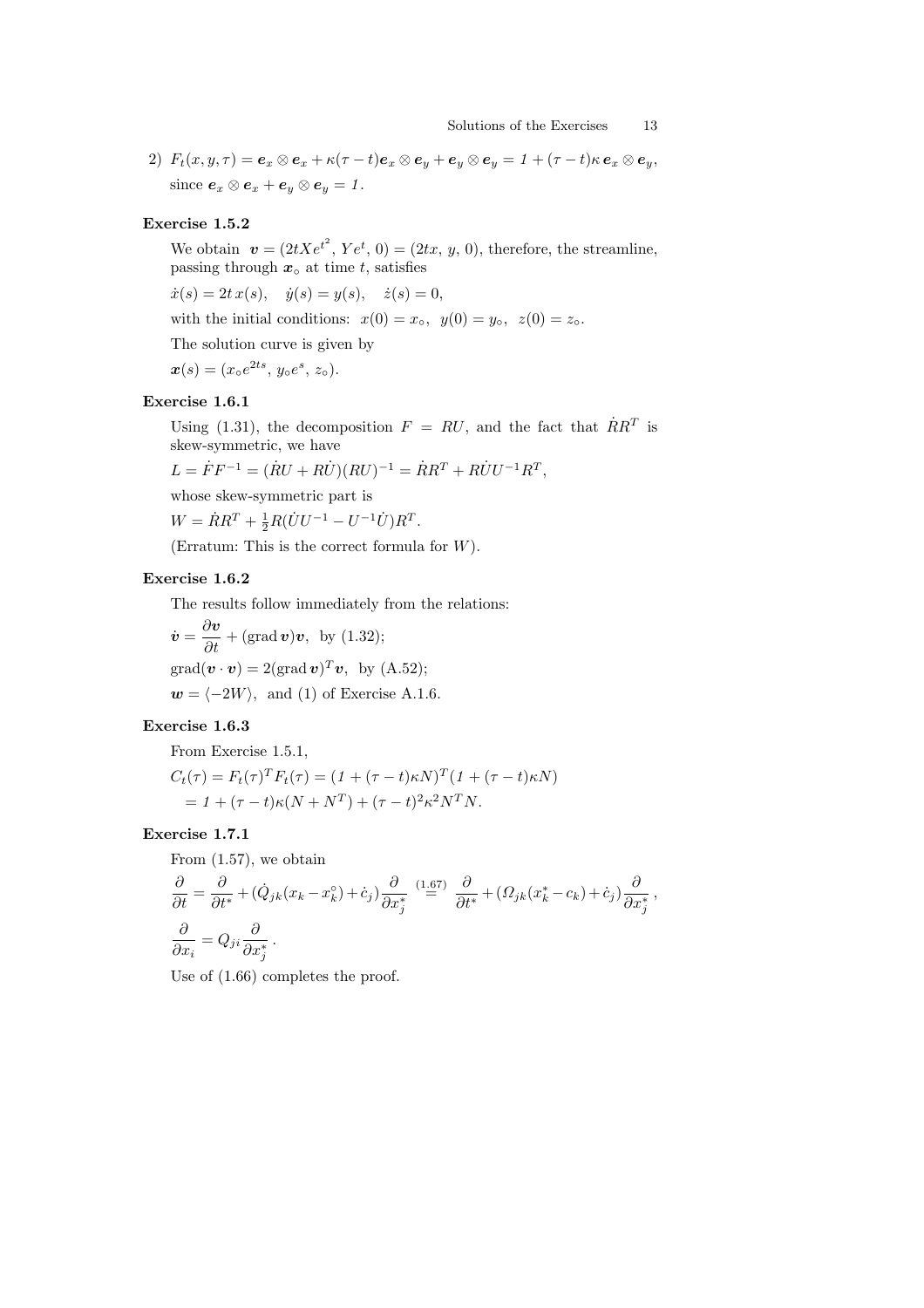#### Exercise 1.7.2

By assumption,  $S^* = QSQ^T$ ,

$$
1) \frac{\partial S_{ij}^*}{\partial x_k^*} = Q_{ip} Q_{jq} \frac{\partial S_{pq}}{\partial x_r} \frac{\partial x_r}{\partial x_k^*} = Q_{ip} Q_{jq} Q_{kr} \frac{\partial S_{pq}}{\partial x_r},
$$

which shows that  $\operatorname{grad} S$  is an objective third order tensor.

2) 
$$
\dot{S}^* = \dot{Q}SQ^T + Q\dot{S}Q^T + QS\dot{Q}^T \stackrel{(1.67)}{=} Q\dot{S}Q^T + \Omega(QSQ^T) - (QSQ^T)\Omega,
$$

therefore,  $\dot{S}$  is not objective.

# Exercise 1.7.3

Note that  $P(t + h) = R_t(t + h) = 1 + h W(t) + o(2)$ , hence,

$$
\hat{S}(t) = \lim_{h \to 0} \frac{1}{h} \left( S(t+h) - (1+h W(t))S(t)(1+h W(t)^{T}) \right) = \dot{S} - WS + SW.
$$

To show it is objective, use the result (2) of the preceding Exercise and the relation  $(1.78)_2$ .

### Exercise 1.7.4

Note that  $P(t + h) = F_t(t + h) = 1 + h L(t) + o(2)$  by (1.46).

### Exercise 1.7.5

1) We have from (1.42),

$$
F_{t^*}^*(\tau^*) = F^*(\tau^*)F^*(t^*)^{-1}
$$
  
\n
$$
\stackrel{(1.74)}{=} Q(\tau)F(\tau)K^T(Q(t)F(t)K^T)^{-1} = Q(\tau)F_t(\tau)Q^T(t).
$$

By polar decomposition,

$$
R_{t^*}^*(\tau^*)U_{t^*}^*(\tau^*) = Q(\tau)R_t(\tau)U_t(\tau)Q^T(t)
$$
  
=  $Q(\tau)R_t(\tau)Q^T(t)Q(t)U_t(\tau)Q^T(t)$ ,

which by uniqueness of the decomposition, implies

$$
U_{t^*}^*(\tau^*) = Q(t)U_t(\tau)Q^T(t),
$$
  

$$
R_{t^*}^*(\tau^*) = Q(\tau)R_t(\tau)Q^T(t).
$$

Therefore,  $U_t$  is objective and  $R_t$  is not.

2) From (1), we also have  $C_{t^*}^*(\tau^*) = Q(t)C_t(\tau)Q^T(t)$ , or,  $C_t$  is objective. Since by  $(1.57)_2$ ,  $\tau^* = \tau + a$ , by taking *n*-th derivative with respect to  $\tau$ , and using the definition  $(1.53)$ , it follows that  $A_n$  is objective.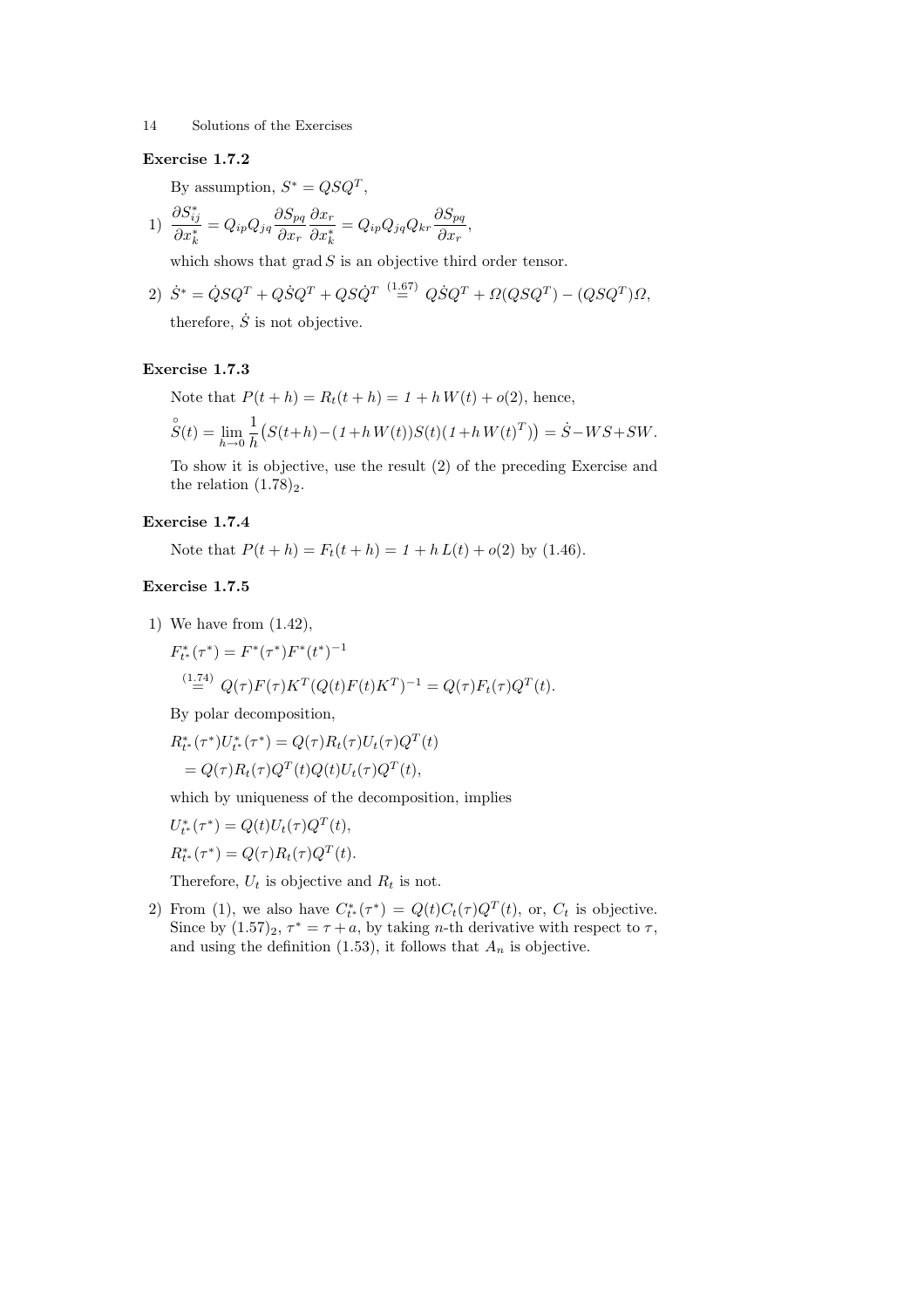### Exercise 2.1.1

1) Since the gradient of  $f(\mathbf{X}, t)$  is normal to the surface, therefore, the unit normal of the surface  $S_{\kappa}$  is given by

$$
\boldsymbol{n}_{\kappa} = \frac{\text{Grad}\,f}{|\,\text{Grad}\,f|}.
$$

The normal speed of  $\mathcal{S}_{\kappa}(t)$  can be defined as  $U_{\kappa} = \dot{\mathcal{S}}_{\kappa}(t) \cdot \mathbf{n}_{\kappa}$ , and since  $\mathbf{X} = \mathcal{S}_{\kappa}(t)$ , from

$$
\frac{d}{dt}f(\mathcal{S}_{\kappa}(t),t) = \dot{f} + \text{Grad}\,f \cdot \dot{\mathcal{S}}_{\kappa}(t) = 0,
$$

we obtain

$$
U_{\kappa} = -\frac{\dot{f}}{|\text{Grad } f|}.
$$

Likewise, we can prove the similar relations in spatial configuration, by writing the moving surface as  $f(\mathbf{x}, t) = \tilde{f}(\mathbf{X}_{\kappa}(\mathbf{X}, t), t) = f(\mathbf{X}, t)$ , and  $\mathbf{x} = \mathbf{S}(t)$  and defining the normal speed as  $u_n = \mathbf{S}(t) \cdot \mathbf{n}$ .

2) Since Grad  $f = F<sup>T</sup>$  grad f, from which we obtain, by (1),

$$
\boldsymbol{n}_{\kappa} = \frac{F^T \boldsymbol{n}}{|F^T \boldsymbol{n}|}, \text{ and } |F^T \boldsymbol{n}| = \frac{|\text{Grad } f|}{|\text{grad } f|}.
$$

Similarly,  $\dot{f} = \frac{\partial f}{\partial t} + \text{grad } f \cdot \dot{x}$ , from which, by (1) and (2.17), we obtain  $U_{\kappa} = \frac{U}{\Gamma F T}$  $\frac{\sigma}{|F^T n|}$ .

### Exercise 2.2.1

Note that  $\text{div}(\rho \psi \otimes \mathbf{v}) = \psi \text{div}(\rho \mathbf{v}) + (\text{grad } \psi)(\rho \mathbf{v})$ , and when  $\psi$  is a scalar quantity, this relation should read,  $\text{div}(\rho \psi \boldsymbol{v}) = \psi \text{div}(\rho \boldsymbol{v}) + (\text{grad } \psi) \cdot (\rho \boldsymbol{v}).$ 

#### Exercise 2.2.2

Substitute  $\psi$  for  $\rho\psi$  in (2.4), and use the relation (2.36).

#### Exercise 2.3.1

From (1.14), we have

$$
T = -p \begin{bmatrix} 1 & 0 & 0 \\ 0 & 1 & 0 \\ 0 & 0 & 1 \end{bmatrix} + \mu \begin{bmatrix} 1 + \kappa^2 & \kappa & 0 \\ \kappa & 1 & 0 \\ 0 & 0 & 1 \end{bmatrix}.
$$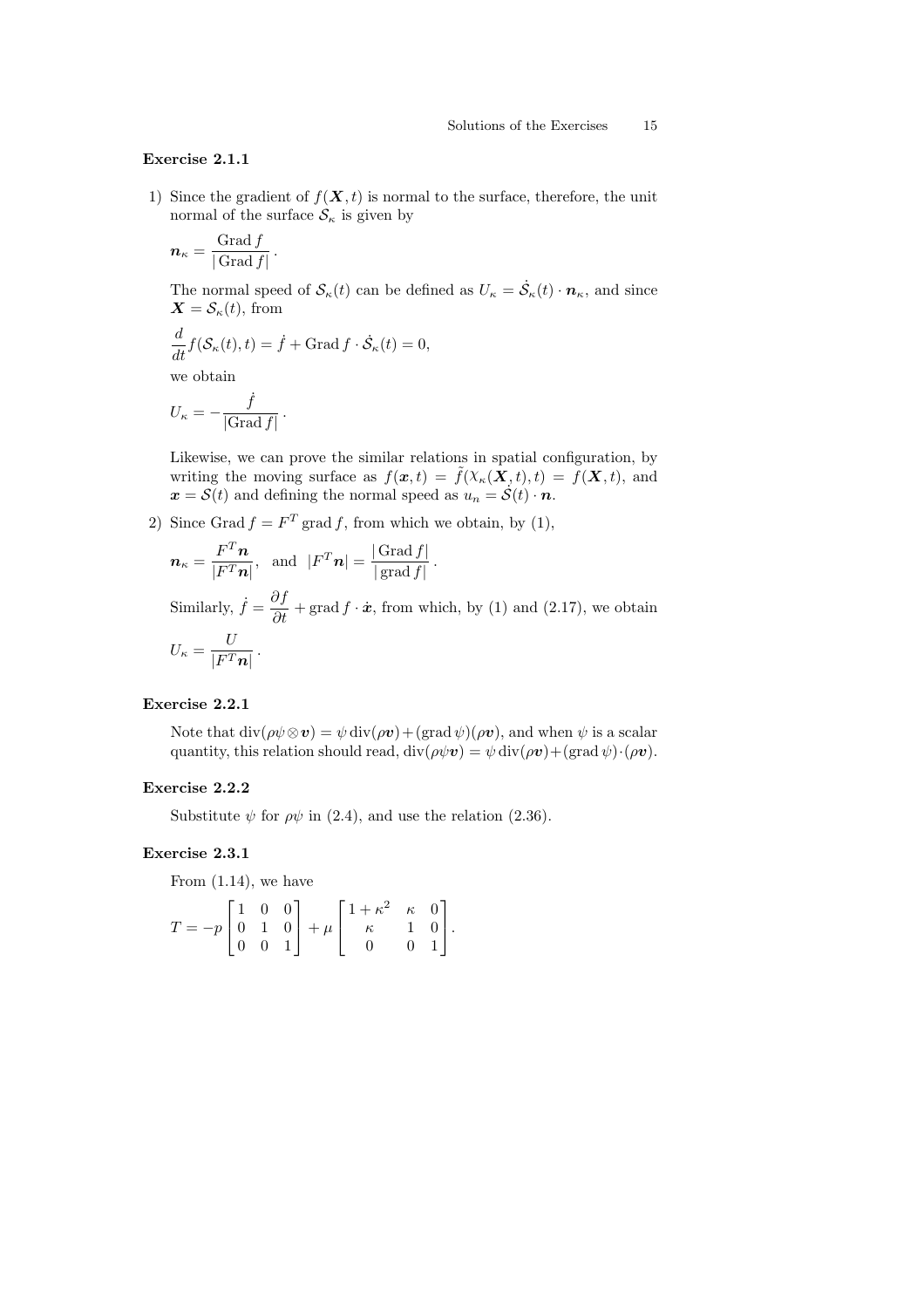From the figure, we denote the unit normals and the unit tangents by

$$
n_1 = (0, 1, 0), \quad m_1 = (1, 0, 0),
$$
\n
$$
n_2 = \frac{1}{\sqrt{1 + \kappa^2}} (1, -\kappa, 0), \quad m_2 = \frac{1}{\sqrt{1 + \kappa^2}} (\kappa, 1, 0).
$$
\nThen the normal and tangential components are\n
$$
N_1 = n_1 \cdot T n_1 = -p + \mu,
$$
\n
$$
S_1 = m_1 \cdot T n_1 = \mu \kappa,
$$
\n
$$
N_2 = n_2 \cdot T n_2 = -p + \frac{\mu}{1 + \kappa^2},
$$
\n
$$
S_2 = m_2 \cdot T n_2 = \frac{\mu \kappa}{1 + \kappa^2}.
$$

### Exercise 2.3.2

By  $(1.52)$ ,  $(1.55)$ , and the assumptions, the equation  $(2.57)$  becomes  $\frac{\partial v}{\partial t} + \frac{1}{2}$  $\frac{1}{2}\,\operatorname{grad} (\boldsymbol{v}\cdot \boldsymbol{v}) + \operatorname{curl} \boldsymbol{v}\times \boldsymbol{v} + \frac{1}{\rho}$  $\frac{1}{\rho}$  grad  $p +$  grad  $\phi = 0$ .

#### Exercise 2.5.1

Note that from (2.17),  $[\![\boldsymbol{v}\cdot\boldsymbol{n}]\!] = -[\![\boldsymbol{U}]\!]$ , because  $u_n$  is continuous at the singular surface. Taking inner product of  $(2.80)_2$  with n, the first relation of  $(2.81)$  follows immediately. From  $(2.80)_2$ , we also obtain

$$
\rho U[\![\boldsymbol{v}-(\boldsymbol{v}\cdot\boldsymbol{n})\boldsymbol{n}]\!]=[\![p]\!] \boldsymbol{n}-\rho U[\![\boldsymbol{v}\cdot\boldsymbol{n}]\!] \boldsymbol{n}=0.
$$

For the proof of the remaining relation, see Exercise 2.5.2.

#### Exercise 2.5.2

Let  $\mathbf{v} = \mathbf{v}_n + \mathbf{v}_t$  be the decomposition of  $\mathbf{v}$  into normal and tangential velocities. Then,  $\|\mathbf{v}_t\|=0$  by assumption, and we have

$$
\frac{m}{2}[\![v^2]\!] = \frac{m}{2}[(\boldsymbol{v}_n + \boldsymbol{v}_t) \cdot (\boldsymbol{v}_n + \boldsymbol{v}_t)]\!] = \frac{m}{2}[(\boldsymbol{v}.\boldsymbol{n})^2]\!] + m[\![\boldsymbol{v}_n]\!] \cdot \boldsymbol{v}_t,
$$
  
and  

$$
[\![T\boldsymbol{v}]\!] \cdot \boldsymbol{n} = [\![\boldsymbol{v}_n \cdot T\boldsymbol{n}]\!] + \boldsymbol{v}_t \cdot [\![T\boldsymbol{n}]\!] = [[(\boldsymbol{v}_n - u_n \boldsymbol{n}) \cdot T\boldsymbol{n}]\!] + u_n[\![\boldsymbol{n} \cdot T\boldsymbol{n}]\!] + \boldsymbol{v}_t \cdot [\![T\boldsymbol{n}]\!]
$$
  

$$
\stackrel{(2.80)}{=} [(\boldsymbol{v} \cdot \boldsymbol{n} - u_n)\boldsymbol{n} \cdot T\boldsymbol{n}]\!] - m u_n[\![\boldsymbol{v} \cdot \boldsymbol{n}]\!] - m \boldsymbol{v}_t \cdot [\![\boldsymbol{v}_n]\!]
$$
  

$$
\stackrel{(2.17)}{=} -m[\![\frac{1}{\rho}(\boldsymbol{n} \cdot T\boldsymbol{n})]\!] - m u_n[\![\boldsymbol{v} \cdot \boldsymbol{n}]\!] - m \boldsymbol{v}_t \cdot [\![\boldsymbol{v}_n]\!].
$$

From the above relations and  $[(\mathbf{v} \cdot \mathbf{n})^2 - 2(\mathbf{v} \cdot \mathbf{n})u_n] = [U^2]$ , because  $\llbracket u_n \rrbracket = 0$ , the jump condition  $(2.80)_3$  leads to  $(2.82)$ .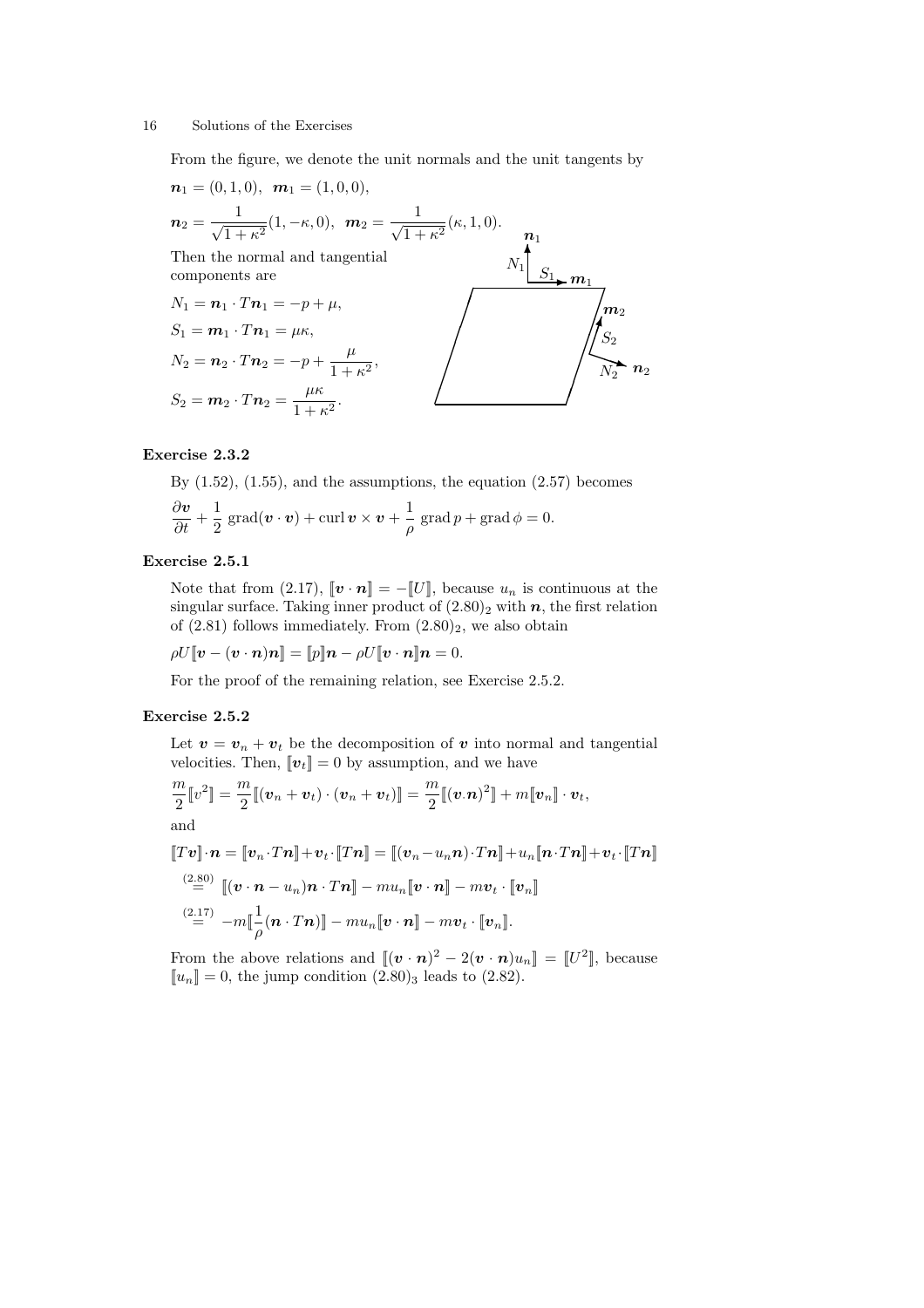#### Exercise 2.5.3

For a moving singular surface, the first two relations are trivial consequences of  $(2.87)_{1,2}$  by  $(2.26)$ . To verify the third relation, we shall use the following identity,

$$
[\![AB]\!] = [\![A]\!] \langle B \rangle + \langle A \rangle [\![B]\!],
$$

which can easily be verified, and note that

$$
\frac{1}{2} \rho_{\kappa} U_{\kappa} [\![\dot{\boldsymbol{x}}\cdot \dot{\boldsymbol{x}}]\!] = \rho_{\kappa} U_{\kappa} [\![\dot{\boldsymbol{x}}]\!] \cdot \langle \dot{\boldsymbol{x}} \rangle \stackrel{(2.26)}{=} -\rho_{\kappa} U_{\kappa}^2 [\![F \boldsymbol{n}_{\kappa}]\!] \cdot \langle \dot{\boldsymbol{x}} \rangle
$$
\n
$$
\stackrel{(2.88)}{=} -[\![T_{\kappa} \boldsymbol{n}_{\kappa}]\!] \cdot \langle \dot{\boldsymbol{x}} \rangle = \langle T_{\kappa} \boldsymbol{n}_{\kappa} \rangle \cdot [\![\dot{\boldsymbol{x}}]\!] - [\![T_{\kappa} \boldsymbol{n}_{\kappa} \cdot \dot{\boldsymbol{x}}]\!].
$$

Therefore, by (2.26) again, we obtain

$$
\frac{1}{2}\,\rho_\kappa U_\kappa [\![\dot{\bm{x}}\cdot\dot{\bm{x}}]\!] + [\![T_\kappa^T\dot{\bm{x}}]\!] \cdot \bm{n}_\kappa = -U_\kappa \, \langle T_\kappa \bm{n}_\kappa \rangle \cdot [\![F\bm{n}_\kappa]\!],
$$

from which the result follows immediately.

# Exercise 3.2.1

1) Note that if  $AB = BA$ , then

$$
(A+B)^n = \sum_{k=0}^n \binom{n}{k} A^k B^{n-k}, \quad \text{where} \quad \binom{n}{k} = \frac{n!}{k!(n-k)!},
$$

and the proof follows from the following identity for the product of two infinite series,

$$
\left(\sum_{i=0}^{\infty} a_i\right) \left(\sum_{j=0}^{\infty} b_j\right) = \sum_{n=0}^{\infty} \sum_{k=0}^{n} \left(a_k b_{n-k}\right).
$$

2) It is easy to verify that  $(\exp(A))^T = \exp(A^T)$ .

3) Verify that 
$$
\frac{d}{dt}(\exp(tA)) = (\exp(tA))A
$$
.

### Exercise 3.2.2

Given the constitutive equation,

 $T_{ij}(D_{kl}) = -p\delta_{ij} + V_{ijkl}D_{kl}.$ 

from the material objectivity condition,

 $T_{ij}(Q_{km}Q_{ln}D_{mn}) = Q_{ip}Q_{jq}T_{pq}(D_{kl})$ , we obtain

$$
V_{ijkl}Q_{km}Q_{ln}D_{mn}=Q_{ip}Q_{jq}V_{pqkl}D_{kl},
$$

and it reduces to

 $V_{ijkl}Q_{km}Q_{ln} = Q_{ip}Q_{jq}V_{pqmn},$ which multiplied by  $Q_{rm}Q_{sn}$  becomes (3.24).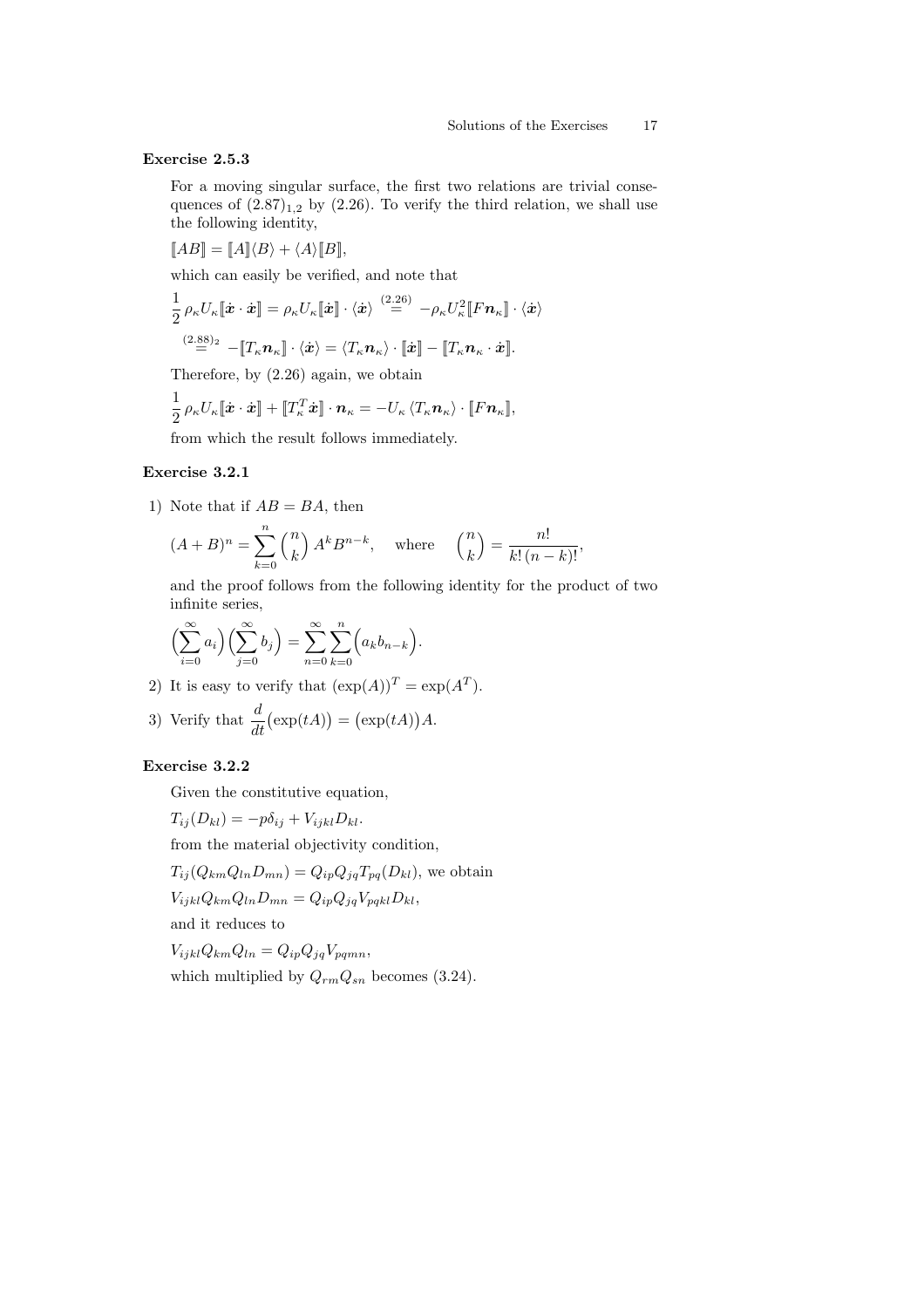### Exercise 3.3.1

By assumption,  $Q = \nabla_{\mathbf{X}} (\hat{\kappa} \circ \kappa^{-1})$  is orthogonal, and we have  $\mathcal{T}_{\hat{\kappa}}(F) = \mathcal{T}_{\kappa}(FQ) \quad \forall F,$ 

In particular, for  $F = 1$ , we have, by the condition of material objectivity,  $\mathcal{T}_{\hat{\kappa}}(1) = \mathcal{T}_{\kappa}(Q) = Q \mathcal{T}_{\kappa}(1) Q^T,$ 

from which,  $\mathcal{T}_{\kappa}(1) = 0$  implies  $\mathcal{T}_{\hat{\kappa}}(1) = 0$  also.

### Exercise 3.3.2

If  $\sigma$  satisfies objectivity condition, then  $\sigma(F) = \sigma(QF)$  for any Q orthogonal. Taking the gradient with respect to  $\overline{F}$  by the chain rule, we obtain, for any S,

$$
(\partial_F \sigma)|_F[S] = (\partial_F \sigma)|_{QF} [\partial_F (QF)[S]] = (\partial_F \sigma)|_{QF} [QS] = Q^T (\partial_F \sigma)|_{QF} [S],
$$
  
which implies that 
$$
(\partial_F \sigma)|_{QF} = Q (\partial_F \sigma)|_F
$$
. Therefore,  

$$
\mathcal{T}(QF) = \rho(\partial_F \sigma)|_{QF} (QF)^T = \rho Q(\partial_F \sigma)|_F F^T Q^T = Q \mathcal{T}(F) Q^T.
$$

#### Exercise 3.3.3

The function  $\widetilde{\mathcal{F}}_{\kappa}$  and  $\mathcal{F}_{\kappa}$  are related by

$$
\begin{aligned} &\widetilde{\mathcal{F}}_\kappa(F^t, \theta^t, \pmb{g}^t) = \widetilde{\mathcal{F}}_\kappa(F^t, \theta^t, (F^{-T})^t \pmb{g}_\kappa^t) = \mathcal{F}_\kappa(F^t, \theta^t, \pmb{g}_\kappa^t).\\ &\text{Therefore},\\ &\mathcal{F}_\kappa(Q^t F^t, \theta^t, \pmb{g}_\kappa^t) = \widetilde{\mathcal{F}}_\kappa(Q^t F^t, \theta^t, Q^t (F^{-T})^t \pmb{g}_\kappa^t) = \widetilde{\mathcal{F}}_\kappa(Q^t F^t, \theta^t, Q^t \pmb{g}^t). \end{aligned}
$$

#### Exercise 3.4.1

Since  $B = FF^{T}$  and  $T = T(F) = t_{0}(B)1 + t_{1}(B)B + t_{2}(B)B^{2}$ , where  $t_i(B) = t_i(\text{tr }B, \text{tr }B^2, \text{tr }B^3)$ , we have  $\mathcal{T}(QF)=t_0(QBQ^T)1+t_1(QBQ^T)QBQ^T+t_2(QBQ^T)QB^2Q^T$ and  $t_i(QBQ^T) = t_i(B)$ . Therefore, it satisfies the objectivity condition,  $\mathcal{T}(QF) = Q\mathcal{T}(F)Q^T.$ 

To show that it is a special case of (3.35), simply observe that, by the polar decomposition  $F = RU, B = R(U^2)R^T$ .

### Exercise 3.4.2

From (3.35),  $\mathcal{T}(F^t) = RT(U^t)R^T \stackrel{(1.13)}{=} RT($  $\sqrt{C^t}$ ) $R^T$ . On the other hand, from (1.42), we have  $F^t(s) = F_t^t(s)F(t)$ , and hence  $C^t = (F^t)^T F^t = F^T C_t^t F = U R^T C_t^t R U =$  $\sqrt{C}(R^TC_t^tR)$ √ C.

Therefore, we can write  $\mathcal{T}$  (  $\sqrt{C^t}$ ) =  $\hat{\mathcal{T}}(R^T C_t^t R; C)$ .

Moreover, it is straightforward to prove that  $\mathcal{T}(F^t)=R\widehat{\mathcal{T}}(R^TC_t^tR; \, C)R^T$ satisfies the objectivity condition.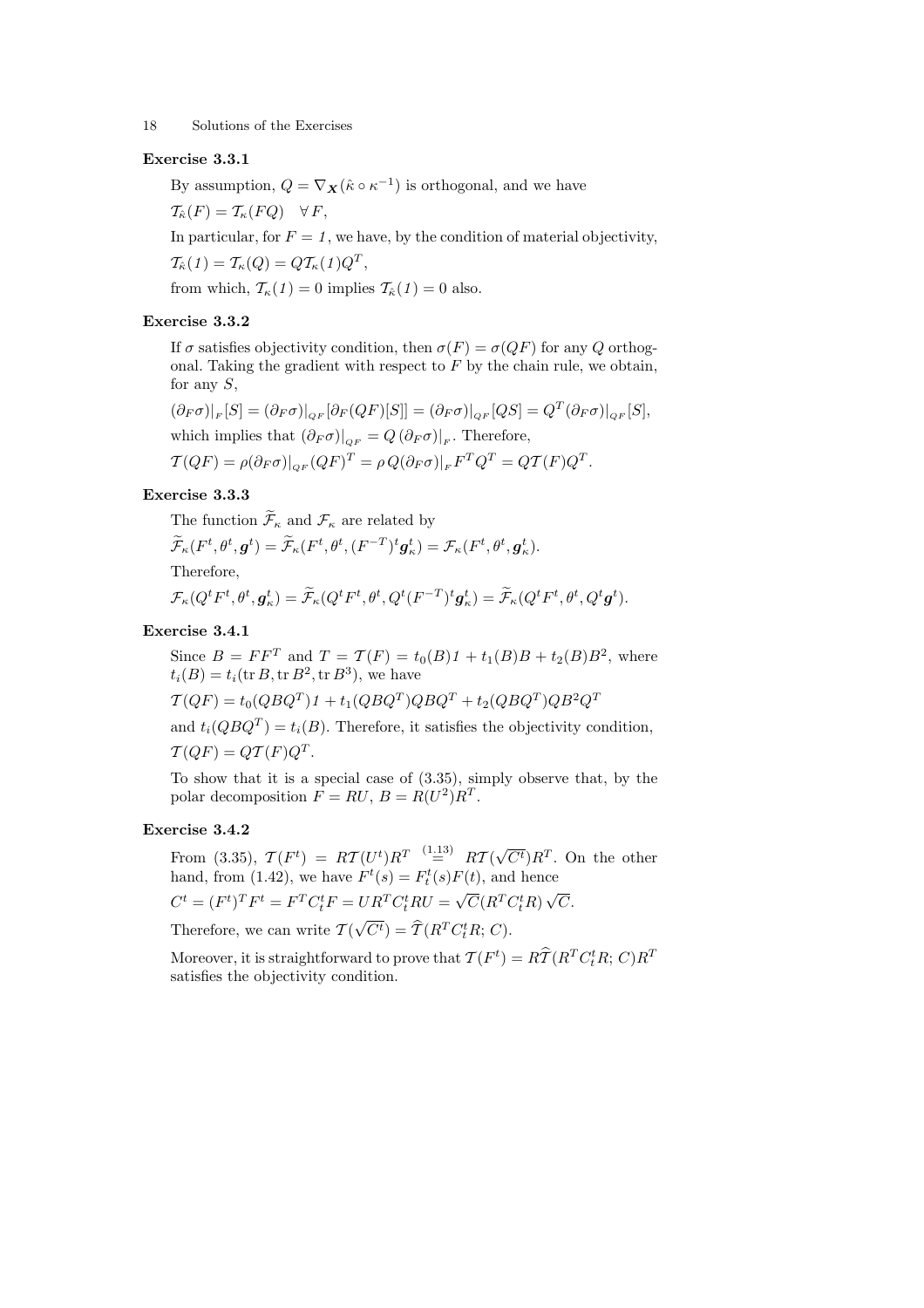#### Exercise 3.5.1

Consider the stress tensor given by  $T = \mathcal{T}_{\kappa}(F)$ , then if  $G \in \mathcal{G}_{\kappa}(T)$ ,  $\mathcal{T}_{\kappa}(FG) = \mathcal{T}_{\kappa}(F)$ . On the other hand, by the objectivity condition, we have,  $\mathcal{T}_{\kappa}(QFG) = Q\mathcal{T}_{\kappa}(FG)Q^T$  for any orthogonal tensor Q. In particular, for  $Q = -1$ , we obtain

$$
\mathcal{T}_{\kappa}(F(-G)) = \mathcal{T}_{\kappa}(-FG) = \mathcal{T}_{\kappa}(FG) = \mathcal{T}_{\kappa}(F).
$$

Therefore, by definition,  $-G \in \mathcal{G}_{\kappa}(T)$  also.

(Erratum: The original expression  $T = \mathcal{T}_{\kappa}(F,\theta,\mathbf{g})$  should read  $T =$  $\mathcal{T}_{\kappa}(F)$ . Note that one can also show that the above conclusion does not hold when the constitutive function also depends on the temperature gradient.)

### Exercise 3.5.2

Use the Noll's rule (3.44).

### Exercise 3.5.3

Since  $\kappa$  and  $\hat{\kappa}$  are undistorted configurations of a solid, both  $\mathcal{G}_{\kappa}$  and  $\mathcal{G}_{\hat{\kappa}}$  are subgroups of  $\mathcal{O}(V)$ . If  $Q \in \mathcal{G}_{\kappa}$ , by Noll's rule,  $PQP^{-1} \in \mathcal{G}_{\hat{\kappa}}$ , and  $PQP^{-1} = RUQU^{-1}R^T$  by the decomposition  $P = RU$ , therefore,  $UQU^{-1}$  is an orthogonal tensor, say G, and hence, we have

 $GU = UQ = Q(Q^T UQ).$ 

Since  $(Q^T U Q)$  is symmetric positive definite, by the uniqueness of polar decomposition, it follows that  $U = Q^T U Q$ .

Moreover, since  $QU = UQ$ , we have

 $RQR^{T} = RUU^{-1}QUU^{-1}R^{T} = RUQ(RU)^{-1} = PQP^{-1},$ 

which implies that  $RQR^T \in \mathcal{G}_{\hat{\kappa}}$  by the Noll's rule.

#### Exercise 3.5.4

Let  $P = {\alpha_1e_1 + \alpha_2e_2, \alpha_1, \alpha_2 \in \mathbb{R}}$  be the plane perpendicular to  $e_3$ and  $v \in P$ . Then  $Gv \in P$  for any  $G \in \mathcal{G}_{\kappa}$ , i.e., the material has a characteristic plane P preserved by the group  $\mathcal{G}_{\kappa}$ .

#### Exercise 3.6.1

By assumption,  $\mathcal{G}_{\kappa} = \mathcal{O}(V)$ , and we have

$$
\mathcal{T}(F,\theta,\mathbf{g}) = \mathcal{T}(FQ,\theta,\mathbf{g}) = \mathcal{T}(VRQ,\theta,\mathbf{g}) \quad \forall Q \in \mathcal{O}(V),
$$

by the polar decomposition  $F = VR$ . Taking  $Q = R^T$ , we obtain

$$
\mathcal{T}(F,\theta,\boldsymbol{g})=\mathcal{T}(V,\theta,\boldsymbol{g})=\widehat{\mathcal{T}}(B,\theta,\boldsymbol{g}).
$$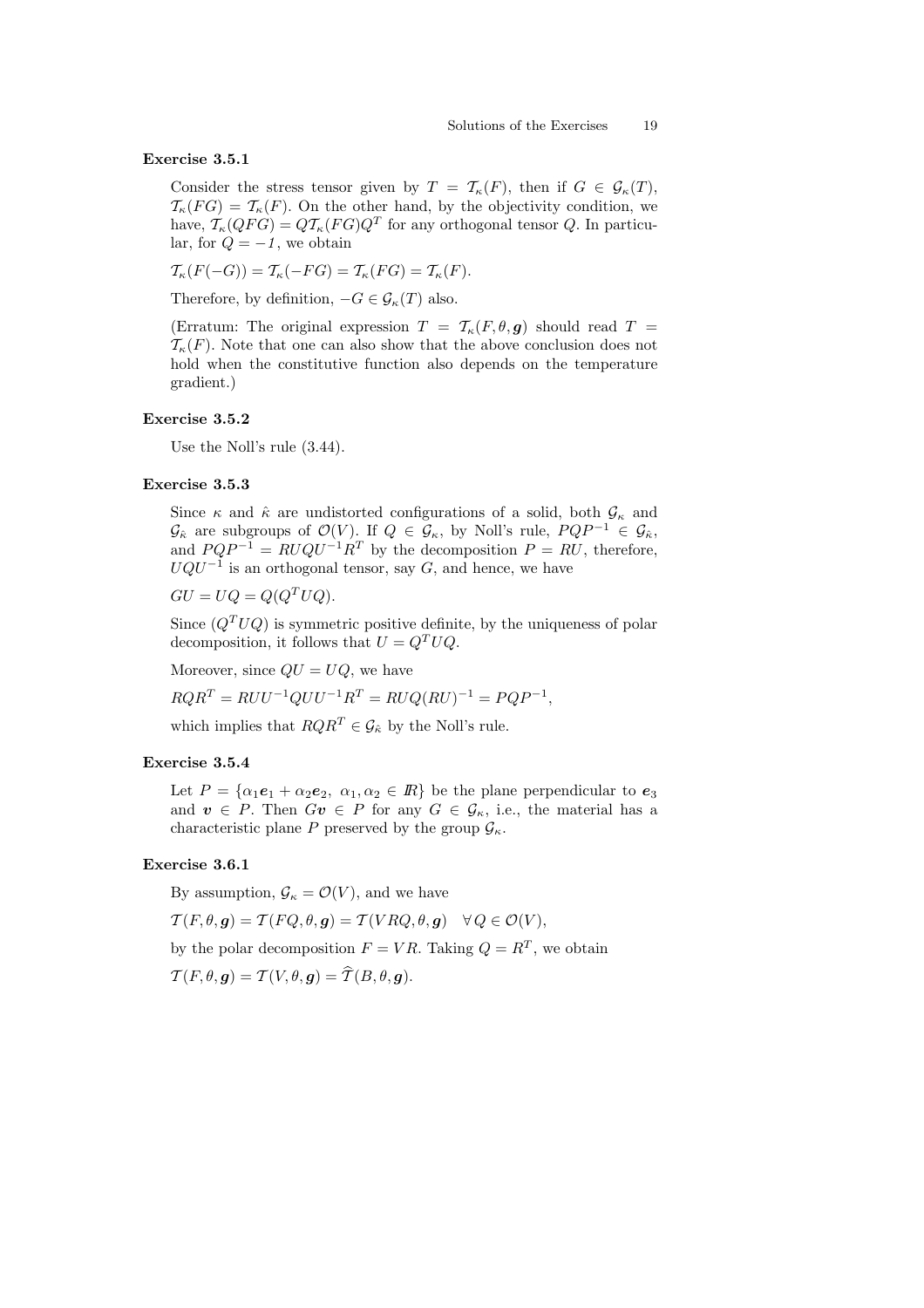Moreover, we have

$$
\mathcal{T}(QF,\theta,Qg) = \widehat{\mathcal{T}}((QF)(QF)^T,\theta,Qg) = \widehat{\mathcal{T}}(QBQ^T,\theta,Qg),
$$

which implies that  $\widehat{T}(B, \theta, \mathbf{q})$  is an isotropic symmetric tensor-valued function, by the objectivity condition of Exercise 3.3.3.

### Exercise 4.2.2

If  $S(v, u)$  is defined by  $S_{ij} = M_{ijk}u_k$ , then S is a second-order tensor isotropic function. Since it is linear in  $u$ , we have the following representation,

 $S(\boldsymbol{v},\boldsymbol{u}) = f_1\boldsymbol{v} \otimes \boldsymbol{u} + f_2\boldsymbol{u} \otimes \boldsymbol{v} + (\boldsymbol{v}\cdot\boldsymbol{u})(f_3\boldsymbol{\varLambda}) + f_4\boldsymbol{v} \otimes \boldsymbol{v}),$ 

where  $f_1$ ,  $f_2$ ,  $f_3$ , and  $f_4$  are functions of  $(\mathbf{v} \cdot \mathbf{v})$ . Therefore, we obtain

 $M_{ijk}(\mathbf{v}) = f_1 v_i \delta_{jk} + f_2 v_j \delta_{ki} + f_3 v_k \delta_{ji} + f_4 v_i v_j v_k.$ 

### Exercise 4.2.3

1) 
$$
S(QAQ^T) = (1 + QAQ^T)^{-1} = (Q(1 + A)Q^T)^{-1} = QS(A)Q^T.
$$

2) By Theorem 4.2.2, we have the representation,

$$
(1 + A)^{-1} = s_0 1 + s_1 A + s_2 A^2.
$$

Multiplying by  $(1 + A)$ , we obtain

 $s_01 + (s_0 + s_1)A + (s_1 + s_2)A^2 + s_2A^3 = 1$ 

which, by the use of Cayley-Hamilton theorem, becomes

 $(s_0 + s_2 III_A)1 + (s_0 + s_1 - s_2 II_A)A + (s_1 + s_2 + s_2 I_A)A^2 = 1$ .

Comparing coefficients on both sides, we obtain

 $s_0 + s_2 III_A = 1$ ,  $s_0 + s_1 - s_2 II_A = 0$ ,  $s_1 + s_2 + s_2 I_A = 0$ ,

which lead to the expressions of the problem.

#### Exercise 4.3.1

1)  $\phi(\boldsymbol{u},\boldsymbol{v},A) = f(\boldsymbol{u}\cdot\boldsymbol{u},\boldsymbol{v}\cdot\boldsymbol{v},\boldsymbol{u}\cdot\boldsymbol{v},\text{tr }A,\text{tr }A^2,\text{tr }A^3,\boldsymbol{u}\cdot A\boldsymbol{u},\boldsymbol{v}\cdot A\boldsymbol{v},\boldsymbol{u}\cdot A\boldsymbol{v},$  $\mathbf{u} \cdot A^2 \mathbf{u}, \mathbf{v} \cdot A^2 \mathbf{v}, \mathbf{u} \cdot A^2 \mathbf{v}$  $h(\mathbf{u}, \mathbf{v}, A) = h_1\mathbf{u} + h_2A\mathbf{u} + h_3A^2\mathbf{u} + h_4\mathbf{v} + h_5A\mathbf{v} + h_6A^2\mathbf{v},$  $S(u, v, A) = s_1 1 + s_2 A + s_3 A^2 + s_4 u \otimes u + s_5 v \otimes v$  $+ s_6(u\otimes v + v\otimes u) + s_7(u\otimes Au + Au\otimes u) + s_8(v\otimes Av + Av\otimes v)$  $+ s_9Au \otimes Au + s_{10}Av \otimes Av + s_{11}(u \otimes Av + Av \otimes u)$  $+ s_{12}(\boldsymbol{v} \otimes A\boldsymbol{u} + A\boldsymbol{u} \otimes \boldsymbol{v}),$ 

where the coefficients are isotropic scalar functions of  $(u, v, A)$ .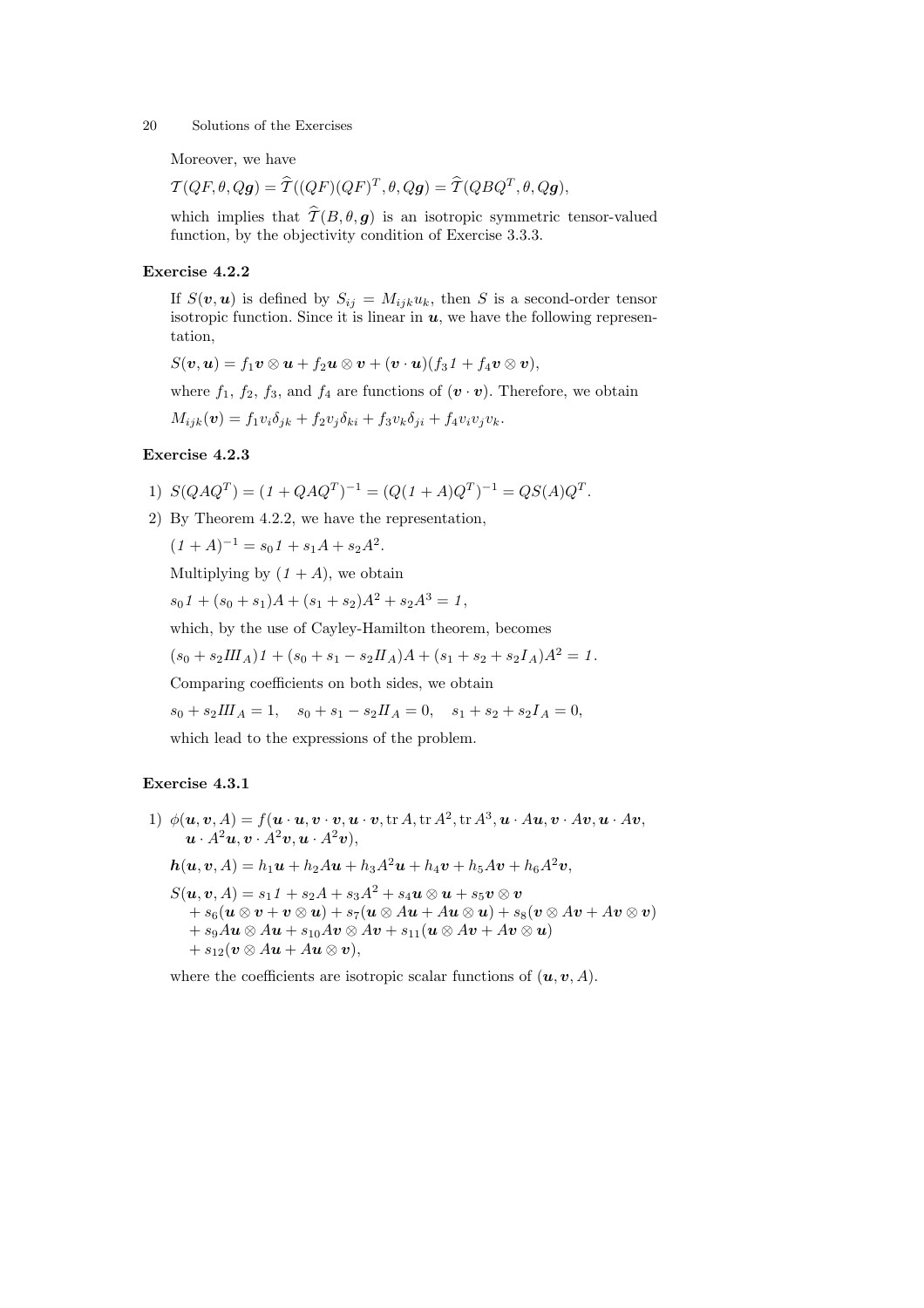2)  $\phi(\mathbf{u}, \mathbf{v}, A) = \phi_0 + \phi_1 \mathbf{u} \cdot \mathbf{v} + \phi_2 \operatorname{tr} A + \phi_3 \mathbf{u} \cdot A \mathbf{u},$  $h(\boldsymbol{u}, \boldsymbol{v}, A) = (\alpha_0 + \alpha_1 \boldsymbol{u} \cdot \boldsymbol{v} + \alpha_2 \operatorname{tr} A + \alpha_3 \boldsymbol{u} \cdot A \boldsymbol{u}) \boldsymbol{u} + \eta_1 \boldsymbol{v} + \eta_2 A \boldsymbol{u},$  $S(\mathbf{u}, \mathbf{v}, A) = (\beta_0 + \beta_1 \mathbf{u} \cdot \mathbf{v} + \beta_2 \operatorname{tr} A + \beta_3 \mathbf{u} \cdot A \mathbf{u})$  1  $+ \left( \gamma_0 + \gamma_1 \boldsymbol{u} \cdot \boldsymbol{v} + \gamma_2 \operatorname{tr} A + \gamma_3 \boldsymbol{u} \cdot A \boldsymbol{u} \right) \boldsymbol{u} \otimes \boldsymbol{u}$  $+ \sigma_1A + \sigma_2(\boldsymbol{u} \otimes \boldsymbol{v} + \boldsymbol{v} \otimes \boldsymbol{u}) + \sigma_3(\boldsymbol{u} \otimes A\boldsymbol{u} + A\boldsymbol{u} \otimes \boldsymbol{u}),$ 

where the coefficients are functions of  $(\boldsymbol{u} \cdot \boldsymbol{u})$  only.

#### Exercise 4.3.2

1) Let  $H = \partial_v \mathbf{h}$ , then by definition,  $H(A, v)[u] = \frac{d}{dt} h(A, v + tu)$  $\Big|_{t=0}$ . Therefore, for any orthogonal tensor Q, we have

$$
H(QAQ^T, Qv)[\mathbf{u}] = \frac{d}{dt}\mathbf{h}(QAQ^T, Qv + tu)\Big|_{t=0}
$$
  
= 
$$
\frac{d}{dt}\mathbf{h}(QAQ^T, Q(v + tQ^T\mathbf{u}))\Big|_{t=0} = \frac{d}{dt}\Big(Q\mathbf{h}(A, v + tQ^T\mathbf{u})\Big)\Big|_{t=0},
$$

since  $h(A, v)$  is isotropic. Then by definition again, we obtain

$$
H(QAQ^T, Qv)[\mathbf{u}] = QH(A, \mathbf{v})[Q^T\mathbf{u}] = QH(A, \mathbf{v})Q^T[\mathbf{u}],
$$

which implies that  $H(QAQ^T, Qv) = QH(A, v)Q^T$ . Therefore,  $\partial_v h$  is an isotropic function.

2) We have the representation,  $h(A, v) = q_1v + q_2Av + q_3A^2v$ , where  $g_a = g_a(\text{tr}\,A,\text{tr}\,A^2,\text{tr}\,A^3,I_1,I_2,I_3) \text{ and } I_1 = \boldsymbol{v}\!\cdot\!\boldsymbol{v}, I_2 = \boldsymbol{v}\!\cdot\!A\boldsymbol{v}, I_3 = \boldsymbol{v}\!\cdot\!A^2\boldsymbol{v}.$ We obtain the gradient  $\partial_{\boldsymbol{v}} \boldsymbol{h}$  explicitly in terms of Cartesian components,

$$
\frac{\partial h_i}{\partial v_j} = g_1 \delta_{ij} + g_2 A_{ij} + g_3 A_{ij}^2 \n+ 2 \frac{\partial g_1}{\partial I_1} v_i v_j + \frac{\partial g_1}{\partial I_2} v_i (A_{jl} + A_{lj}) v_l + \frac{\partial g_1}{\partial I_3} v_i (A_{jl}^2 + A_{lj}^2) v_l \n+ 2 \frac{\partial g_2}{\partial I_1} A_{ik} v_k v_j + \frac{\partial g_2}{\partial I_2} A_{ik} v_k (A_{jl} + A_{lj}) v_l + \frac{\partial g_2}{\partial I_3} A_{ik} v_k (A_{jl}^2 + A_{lj}^2) v_l \n+ 2 \frac{\partial g_3}{\partial I_1} A_{ik}^2 v_k v_j + \frac{\partial g_3}{\partial I_2} A_{ik}^2 v_k (A_{jl} + A_{lj}) v_l + \frac{\partial g_3}{\partial I_3} A_{ik}^2 v_k (A_{jl}^2 + A_{lj}^2) v_l.
$$

One can easily check that all individual terms on the right-hand side are isotropic function of  $(A, v)$ .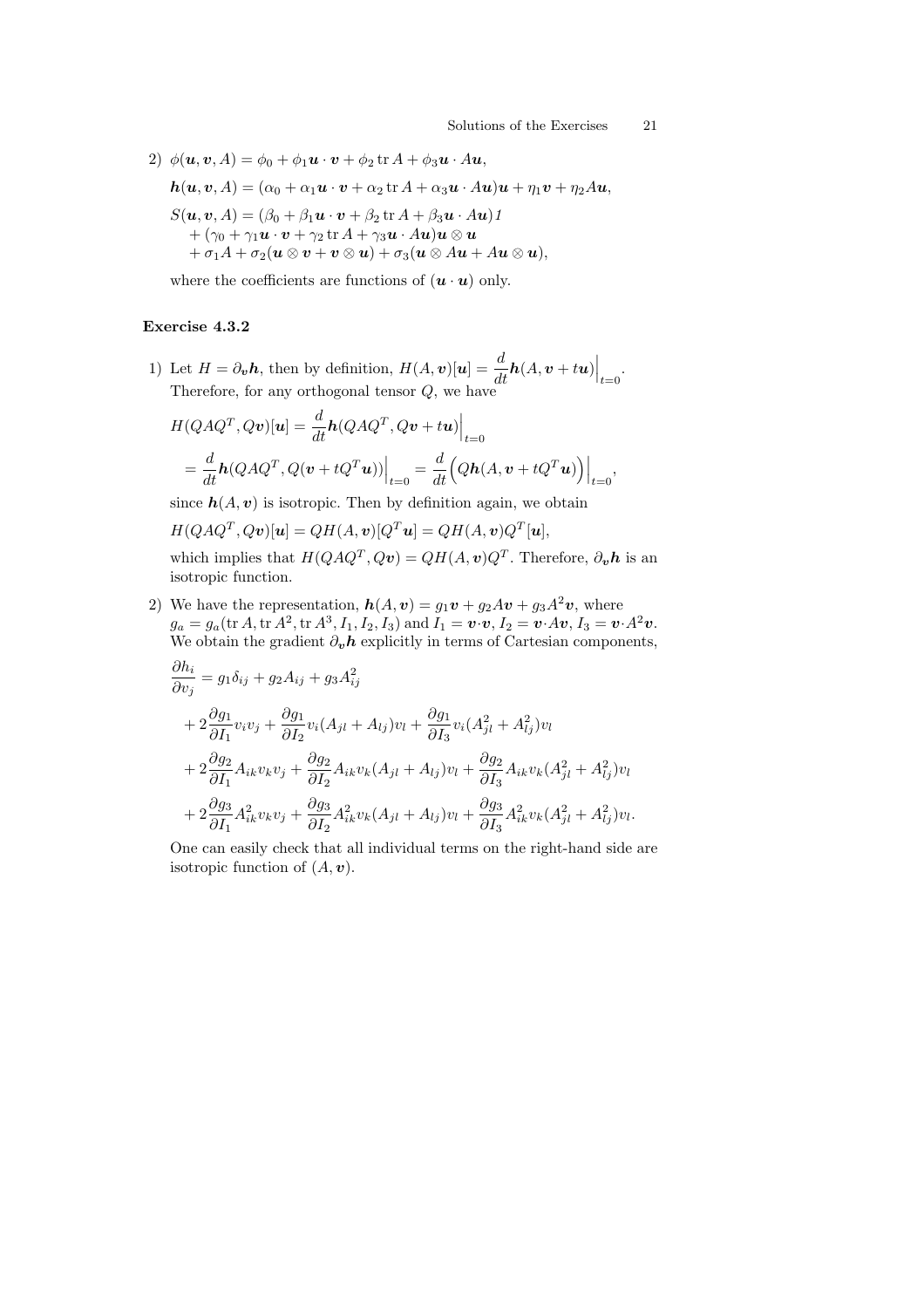#### Exercise 4.3.3

Let  $B = v \otimes v$ , then (4.49) becomes

$$
A\mathbf{v} \otimes A\mathbf{v} + (A^2 \mathbf{v} \otimes \mathbf{v} + \mathbf{v} \otimes A^2 \mathbf{v})
$$
  
=  $(\mathbf{v} \cdot A^2 \mathbf{v} - (\mathbf{v} \cdot A\mathbf{v}) \operatorname{tr} A - \frac{1}{2} (\operatorname{tr} A^2 - (\operatorname{tr} A)^2)) 1$   
+  $(\mathbf{v} \cdot A\mathbf{v} - (\mathbf{v} \cdot \mathbf{v}) \operatorname{tr} A) A + \frac{1}{2} (\operatorname{tr} A^2 - (\operatorname{tr} A)^2) \mathbf{v} \otimes \mathbf{v}$   
+  $\operatorname{tr} A(A\mathbf{v} \otimes \mathbf{v} + \mathbf{v} \otimes A\mathbf{v}) + (\mathbf{v} \cdot \mathbf{v}) A^2.$ 

The terms on the right-hand side of the equation involve only tensors  $(1, A, v \otimes v, (Av \otimes v + v \otimes Av), A^2)$ , and the isotropic scalars found in Table 4.1.

#### Exercise 4.3.4

Let  $B = (Av \otimes v + v \otimes Av)$ , then the left-hand side of (4.49) becomes  $2(A^2v \otimes Av + Av \otimes A^2v) + (A^3v \otimes v + v \otimes A^3v)$ , which by the use of Cayley-Hamilton theorem, the terms involving  $A<sup>3</sup>$  can be reduced to combinations of terms of lower polynomial order in A. Similarly, the terms on the right-hand side of the equation  $(4.49)$ , after elimination of  $A<sup>3</sup>$ , are all listed in Table 4.1 and Table 4.3, therefore,  $(A^2v \otimes Av + Av \otimes A^2v)$ can be expressed explicitly in terms of the elements from the tables, and thus need not be included as a generator element.

Likewise,  $A^2v \otimes A^2v$  is not needed by the same arguments. In this case, simply take  $B = Av \otimes Av$  in (4.49).

#### Exercise 4.4.1

$$
\phi(\mathbf{u}, \mathbf{v}) = f(\mathbf{u} \cdot \mathbf{u}, \mathbf{v} \cdot \mathbf{v}, \mathbf{u} \cdot \mathbf{v}),
$$
  
\n
$$
\mathbf{h}(\mathbf{u}, \mathbf{v}) = h_1 \mathbf{u} + h_2 \mathbf{v} + h_3 \mathbf{u} \times \mathbf{v},
$$
  
\n
$$
S(\mathbf{u}, \mathbf{v}) = s_1 \mathbf{1} + s_2 \mathbf{u} \otimes \mathbf{u} + s_3 \mathbf{v} \otimes \mathbf{v} + s_4 (\mathbf{u} \otimes \mathbf{v} + \mathbf{v} \otimes \mathbf{u}) + s_5 (\mathbf{u} \otimes (\mathbf{u} \times \mathbf{v}) + (\mathbf{u} \times \mathbf{v}) \otimes \mathbf{u}) + s_6 (\mathbf{v} \otimes (\mathbf{u} \times \mathbf{v}) + (\mathbf{u} \times \mathbf{v}) \otimes \mathbf{v}),
$$

where the coefficients are functions of  $(\boldsymbol{u} \cdot \boldsymbol{u}, \boldsymbol{v} \cdot \boldsymbol{v}, \boldsymbol{u} \cdot \boldsymbol{v})$ .

#### Exercise 4.5.1

Since *n* is a constant unit vector,  $n \cdot n = 1$  and  $(n \otimes n)^2 = n \otimes n$ .

1) Regard Q as an isotropic function of  $(\theta, \mathbf{g}, \mathbf{n})$ :

$$
\boldsymbol{q} = k_1 \boldsymbol{g} + k_2 \boldsymbol{n},
$$

where  $k_1, k_2$  are functions of  $(\theta, \mathbf{g} \cdot \mathbf{g}, \mathbf{g} \cdot \mathbf{n})$ .

2) Regard Q as a hemitropic function of  $(\theta, \mathbf{g}, \mathbf{n})$ :

$$
\boldsymbol{q} = k_1 \boldsymbol{g} + k_2 \boldsymbol{n} + k_3 \boldsymbol{g} \times \boldsymbol{n},
$$

where  $k_1, k_2, k_3$  are functions of  $(\theta, \mathbf{g} \cdot \mathbf{g}, \mathbf{g} \cdot \mathbf{n})$ .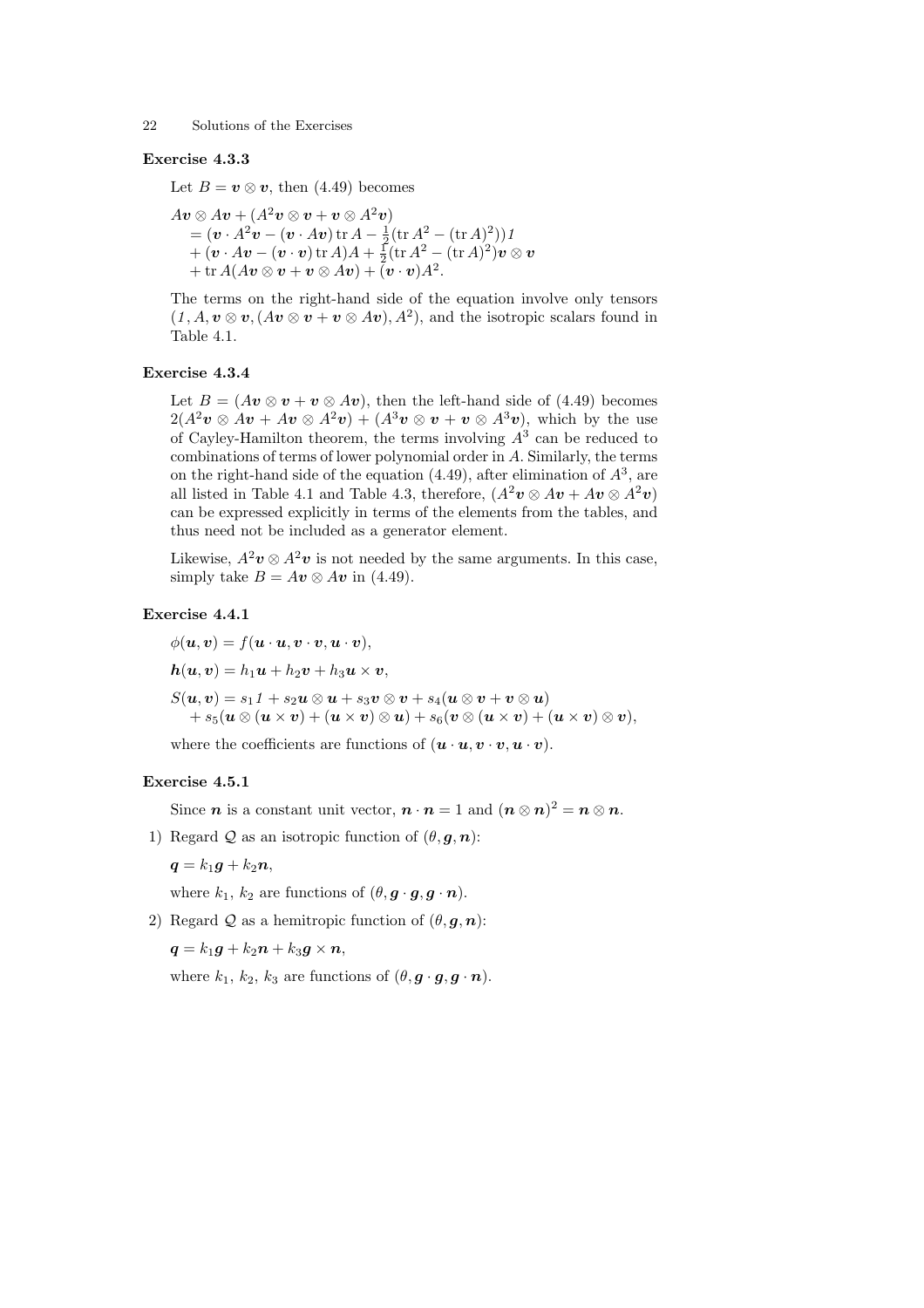3) Regard Q as an isotropic function of  $(\theta, \mathbf{g}, \mathbf{n} \otimes \mathbf{n})$ :

 $q = k_1g + k_2(n \otimes n)g = k_1g + k_2(g \cdot n)n,$ 

where  $k_1, k_2$  are functions of  $(\theta, \boldsymbol{g} \cdot \boldsymbol{g}, (\boldsymbol{g} \cdot \boldsymbol{n})^2)$ .

#### Exercise 4.5.2

By definition,  $T = J^{-1} F S_{\kappa} F^{T}$ , and  $J =$ √  $\det B =$ √  $\det C$ , therefore, we obtain, from (4.66),

$$
T = t_1Fn_1 \otimes Fn_1 + t_2Fn_2 \otimes Fn_2 + t_3Fn_3 \otimes Fn_3
$$
  
+ 
$$
t_4(Fn_1 \otimes BFn_1 + BFn_1 \otimes Fn_1) + t_5(Fn_2 \otimes BFn_2 + BFn_2 \otimes Fn_2)
$$
  
+ 
$$
t_6(Fn_3 \otimes BFn_3 + BFn_3 \otimes Fn_3)
$$
  
+ 
$$
t_7BFn_1 \otimes BFn_1 + t_8BFn_2 \otimes BFn_2 + t_9BFn_3 \otimes BFn_3,
$$
  
where  $t_i$  depends on (det B, Fn\_1 \cdot Fn\_1,Fn\_2 \cdot Fr\_2,Fn\_3 \cdot Fn\_3,  

$$
Fn_1 \cdot BFn_1,Fn_2 \cdot BFn_2,Fn_3 \cdot BFn_3).
$$

### Exercise 5.3.1

From (5.25), 
$$
\theta d\eta = d\varepsilon - \frac{p}{\rho^2} d\rho
$$
, hence  
\n
$$
d(\theta \eta) = \theta d\eta + \eta d\theta = d\varepsilon - \frac{p}{\rho^2} d\rho + \eta d\theta
$$
, and  
\n
$$
\theta d(\rho \eta) = \rho \theta d\eta + \theta \eta d\rho = \rho d\varepsilon - \frac{p}{\rho} d\rho + \theta \eta d\rho = d(\rho \varepsilon) - (\varepsilon - \theta \eta + \frac{p}{\rho}) d\rho.
$$

### Exercise 5.3.2

Note that for any scalar function  $\hat{f}(B) = \hat{f}(FF^T) = f(F)$ , we have  $\frac{\partial f}{\partial F}[S] = \frac{\partial \hat{f}}{\partial B}[SF^T + FS^T] = 2\frac{\partial \hat{f}}{\partial B}F[S],$ since for any  $S, A \in \mathcal{L}(V), A[S] = A \cdot S = \text{tr } AS^T = A^T \cdot S^T$ . Hence, we obtain  $2\frac{\partial \hat{f}}{\partial B}B = \frac{\partial f}{\partial F}F^T$ , which leads to the relations (5.32) easily. To show (5.34), use the formulae (A.54).

#### Exercise 5.4.1

The material is incompressible and inextensible in a certain direction. The constraint can be specified by two conditions,

$$
\tilde{\mu}_1(C) = \det C - 1 = 0, \quad \tilde{\mu}_2(C) = e \cdot Ce - e \cdot e = 0,
$$
  
from which we have  $\frac{\partial \tilde{\mu}_1}{\partial C} = (\det C)C^{-T}, \quad \frac{\partial \tilde{\mu}_2}{\partial C} = e \otimes e$ . Hence, by (5.56),  
 $N = -p1 + \lambda Fe \otimes Fe$ .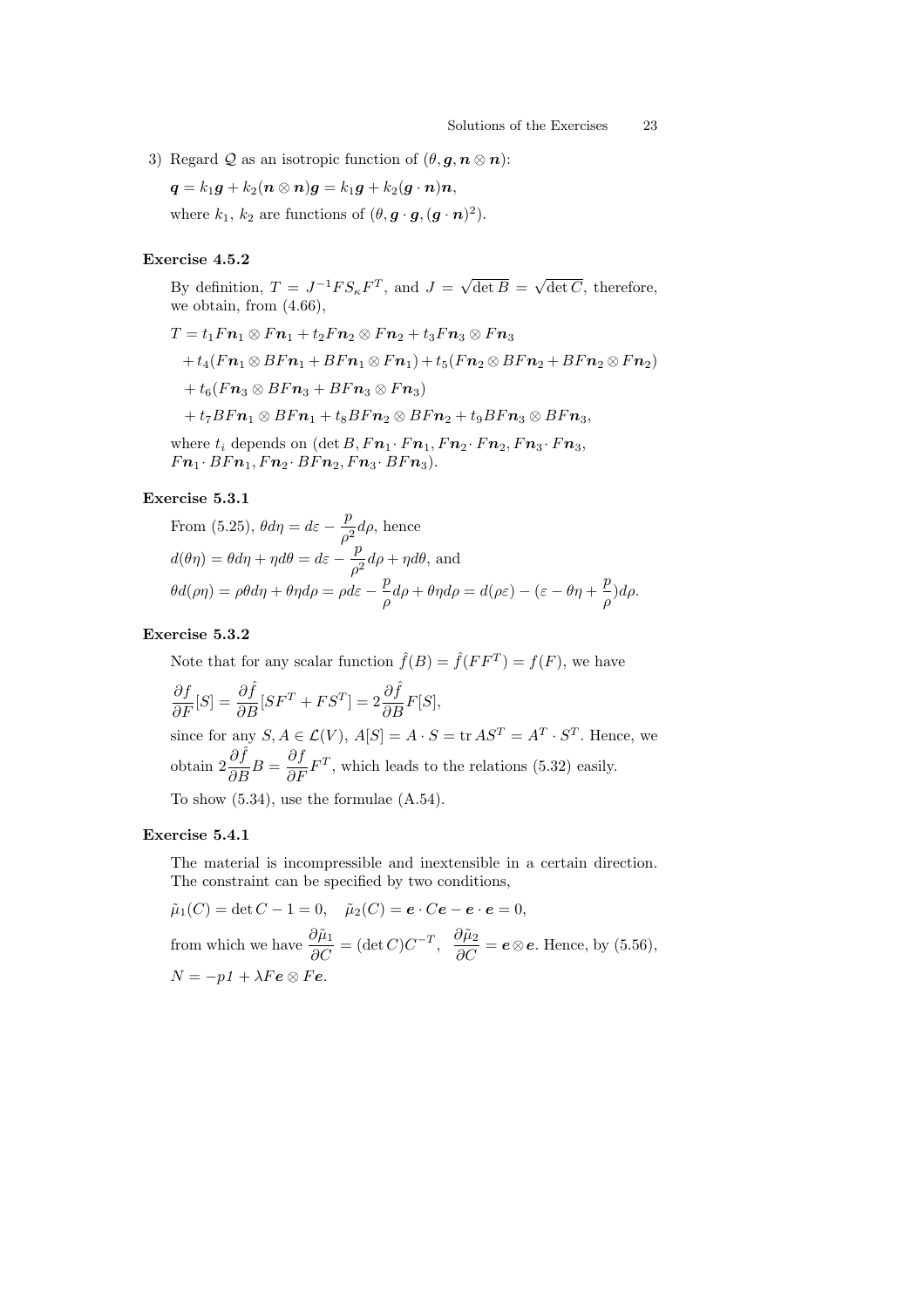#### Exercise 5.4.2

Let  ${e_1, e_2, e_3}$  be a basis of V, then we can write  $\mu(C) = C - 1 = 0$  in component form as  $\mu_{ij}(C) = e_i \cdot Ce_j - e_i \cdot e_j = 0$ . We have  $\mu_{ij}(C) =$  $\mu_{ji}(C)$ , and the reaction stress is given by

$$
N = \sum_{i,j} \lambda^{ij} F \frac{\partial \mu_{ij}}{\partial C} F^T = \sum_{i,j} \lambda^{ij} F(e_i \otimes e_j) F^T = \sum_{i,j} \lambda^{ij} F e_i \otimes F e_j = \Lambda.
$$

Since F is non-singular,  ${Fe<sub>1</sub>, Fe<sub>2</sub>, Fe<sub>3</sub>}$  is also a basis of V, and  $\lambda^{ij} = \lambda^{ji}$  are arbitrary parameters, therefore,  $\Lambda$  is an arbitrary symmetric tensor in  $\mathcal{L}(V)$ .

#### Exercise 5.5.1

We can write  $u = u(v(u, w), w) = \tilde{u}(u, w)$ .

1) 
$$
1 = \frac{\partial \tilde{u}}{\partial u} = \frac{\partial u}{\partial v}\Big|_{w} \frac{\partial v}{\partial u}\Big|_{w}.
$$
  
\n2)  $0 = \frac{\partial \tilde{u}}{\partial w} = \frac{\partial u}{\partial v}\Big|_{w} \frac{\partial v}{\partial w}\Big|_{u} + \frac{\partial u}{\partial w}\Big|_{v}, \text{ which gives } \frac{\partial u}{\partial v}\Big|_{w} \frac{\partial v}{\partial w}\Big|_{u} \frac{\partial w}{\partial w}\Big|_{v} = -1.$ 

### Exercise 5.5.2

1) It follows from  $(5.30)_1$  with  $dv = -(1/\rho^2)d\rho$ .

2) We have, from (5.72),  $\frac{\partial p}{\partial \rho}$  $\Big|_{\theta} = -\frac{1}{\rho^2}$  $\rho^2$ ∂p ∂v  $\Big|_{\theta} \geq 0$ , and from (1),  $-p = \frac{\partial \psi}{\partial v}$ ∂v  $\Big|_{\theta}$ . Therefore,

$$
-\frac{\partial p}{\partial v}\Big|_{\theta} = \frac{\partial^2 \psi}{\partial v^2}\Big|_{\theta} \ge 0.
$$

### Exercise 5.5.3

From (5.25), we have  $\theta d\eta = d\varepsilon + p dv$ , therefore

$$
\theta d\eta = \frac{\partial \varepsilon}{\partial \theta} \Big|_{v} d\theta + \Big( \frac{\partial \varepsilon}{\partial v} \Big|_{\theta} + p \Big) dv
$$
  
=  $\frac{\partial \varepsilon}{\partial \theta} \Big|_{v} d\theta + \Big( \frac{\partial \varepsilon}{\partial v} \Big|_{\theta} + p \Big) \Big( \frac{\partial v}{\partial \theta} \Big|_{p} d\theta + \frac{\partial v}{\partial p} \Big|_{\theta} dp \Big)$   
 $\Big( \frac{5.26}{2} \Big) \Big( \frac{\partial \varepsilon}{\partial \theta} \Big|_{v} + \theta \frac{\partial p}{\partial \theta} \Big|_{v} \frac{\partial v}{\partial \theta} \Big|_{p} \Big) d\theta + \theta \frac{\partial p}{\partial \theta} \Big|_{v} \frac{\partial v}{\partial p} \Big|_{\theta} dp$ 

Therefore, we obtain

$$
\theta \frac{\partial \eta}{\partial \theta}\Big|_{v} = \frac{\partial \varepsilon}{\partial \theta}\Big|_{v} = c_{v} \quad \text{and} \quad \theta \frac{\partial \eta}{\partial \theta}\Big|_{p} = \frac{\partial \varepsilon}{\partial \theta}\Big|_{v} + \theta \frac{\partial p}{\partial \theta}\Big|_{v} \frac{\partial v}{\partial \theta}\Big|_{p}.
$$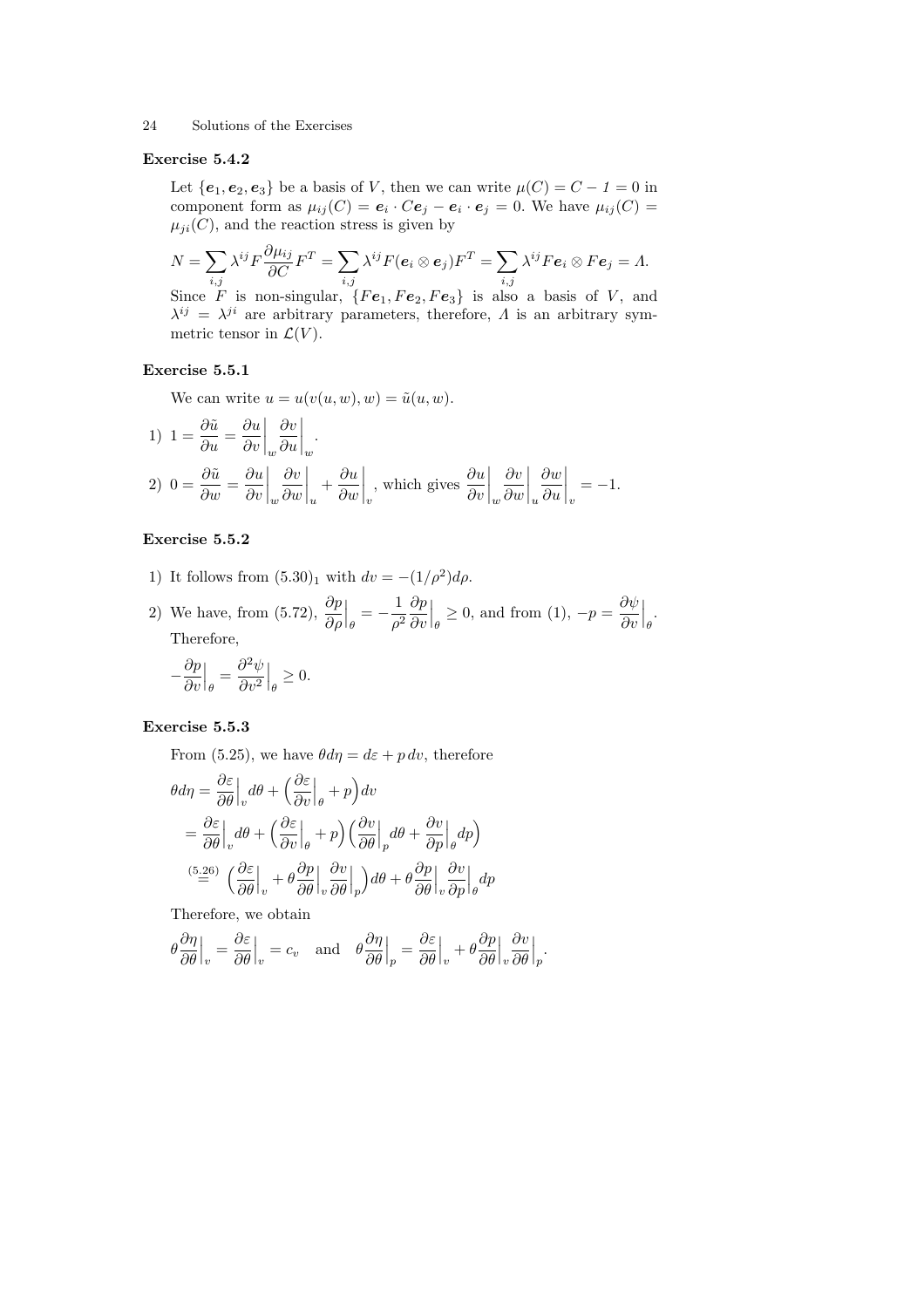By definition of  $c_p$  and the use of identity (2) of Exercise 5.5.1, it follows that  $\overline{a}$  $\overline{a}$ 

$$
c_p = c_v - \theta \left. \frac{\partial p}{\partial v} \right|_{\theta} \left( \frac{\partial v}{\partial \theta} \bigg|_p \right)^2
$$
, and since  $\frac{\partial p}{\partial v} \bigg|_{\theta} \leq 0$ , we have  $c_p \geq c_v$ .

Furthermore, by definition of  $\alpha$  and  $\kappa_T$ , we can write the relation as  $c_p = c_v + \theta v \alpha^2 / \kappa_T$ , and since  $c_v \geq 0$ , it follows that

$$
\alpha^2 \le \frac{1}{\theta v} c_p \kappa_T.
$$

### Exercise 5.5.4

The boundary conditions are given by

$$
\theta = \theta_o
$$
,  $Tn = -p_o n$  on  $\partial V$ .

The energy balance becomes

$$
\frac{d}{dt} \int_{\mathcal{V}} \rho(\varepsilon + \frac{1}{2} \boldsymbol{v} \cdot \boldsymbol{v}) \, dv + \int_{\partial \mathcal{V}} \boldsymbol{q} \cdot \boldsymbol{n} \, da + p_o \int_{\partial \mathcal{V}} \boldsymbol{v} \cdot \boldsymbol{n} \, da = 0.
$$

Elimination of the heat flux by the use of the entropy inequality, with  $\mathbf{\Phi} = \mathbf{q}/\theta_o$  at the boundary, and the relation (2.10), gives

$$
\frac{d}{dt}\int_{V}\rho(\varepsilon-\theta_o\eta+\frac{p_o}{\rho}+\frac{1}{2}\boldsymbol{v}\cdot\boldsymbol{v})\,dv\leq 0.
$$

# Exercise 6.5.1

We denote the unit normal and the unit tangent of the slanted surface, as indicated in Fig. 6.5, by

$$
\mathbf{n} = \frac{1}{\sqrt{1+\kappa^2}}(1,-\kappa,0), \ \ \mathbf{m} = \frac{1}{\sqrt{1+\kappa^2}}(\kappa,1,0).
$$

Then the normal and tangential stresses are given by

 $N = n \cdot T n$ , and  $S = m \cdot T n$ .

The solution follows from direct calculations and the use of (6.41).

#### Exercise 6.5.2

Reference: see [71] Sec. 57, and [76] p. 307.

### Exercise 6.6.1

Relative to the basis  $\{\hat{\mathbf{e}}_i\}$ , we have

$$
\begin{aligned}\n[\widehat{T}^{ij}] &= \begin{bmatrix} 0 & \widehat{T}^{12} & 0 \\ \widehat{T}^{21} & 0 & 0 \\ 0 & 0 & \widehat{T}^{33} \end{bmatrix}, \quad [\widehat{B}^{ij}] = \begin{bmatrix} \lambda_1^2 & 0 & 0 \\ 0 & \lambda_2^2 & 0 \\ 0 & 0 & \lambda_3^2 \end{bmatrix}, \\
[\widehat{g}_{ij}] &= \begin{bmatrix} 1 & \kappa & 0 \\ \kappa & 1 + \kappa^2 & 0 \\ 0 & 0 & 1 \end{bmatrix}.\n\end{aligned}
$$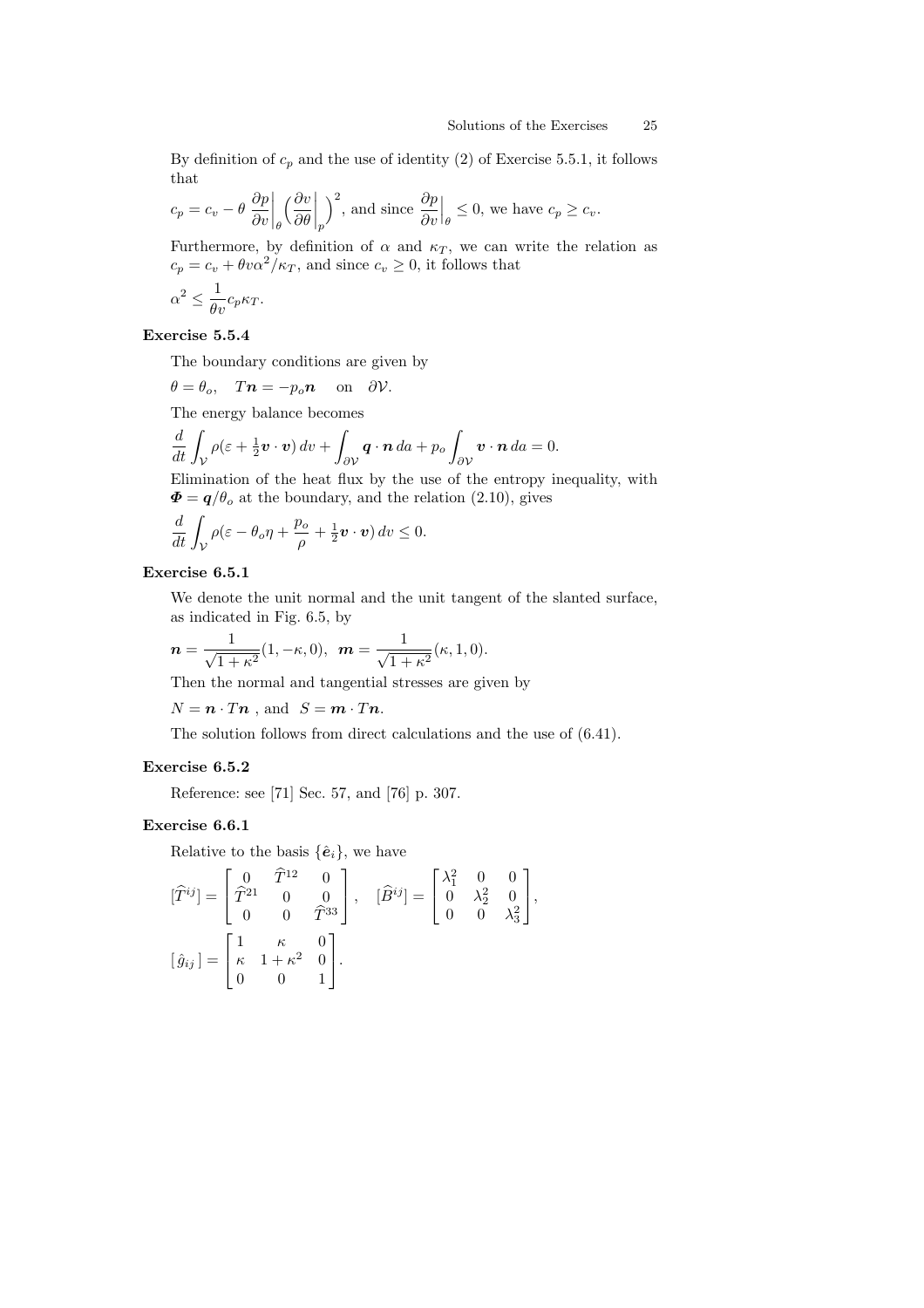Compare the expressions on both sides of  $[T^{ij}][g_{jk}][B^{kl}] = [B^{ij}][g_{jk}][T^{kl}],$ by direct matrix multiplications, gives the relation (6.10).

# Exercise 6.6.2

From (6.43), we obtain

$$
[C_{\langle i\alpha\rangle}]=\begin{bmatrix}\lambda_1^2&\kappa\lambda_1\lambda_2&0\\ \kappa\lambda_1\lambda_2&(1+\kappa^2)\lambda_2^2&0\\0&0&\lambda_3^2\end{bmatrix}=\begin{bmatrix}\lambda_1^2&\kappa\lambda_1\lambda_2&0\\ \kappa\lambda_1\lambda_2&\lambda_1^2&0\\0&0&\lambda_3^2\end{bmatrix},
$$

which admits the eigenvectors and the corresponding eigenvalues,

 $\overline{1}$ 

$$
\mathbf{n}_1 = \frac{1}{\sqrt{2}}(1, 1, 0), \quad \mathbf{n}_2 = \frac{1}{\sqrt{2}}(1, -1, 0), \quad \mathbf{n}_3 = (0, 0, 1),
$$
  
\n
$$
\alpha_1 = \lambda_1^2 + \kappa \lambda_1 \lambda_2, \quad \alpha_2 = \lambda_1^2 - \kappa \lambda_1 \lambda_2, \quad \alpha_3 = \lambda_3^2.
$$
  
\nFrom Fig. 6.6, we have  
\n
$$
\lambda_2 = \lambda_1 \cos 2\theta, \quad \kappa \lambda_2 = \lambda_1 \sin 2\theta,
$$
  
\nand hence,  
\n
$$
\alpha_1 = \lambda_1^2(1 + \sin 2\theta) = \lambda_1^2(\cos \theta + \sin \theta)^2,
$$
  
\n
$$
\alpha_2 = \lambda_1^2(1 - \sin 2\theta) = \lambda_1^2(\cos \theta - \sin \theta)^2.
$$
  
\nSince  $\theta < \pi/4$ ,  $\cos \theta > \sin \theta$ , therefore, we can easily obtain the expression  
\nof *U* by  
\n
$$
U = \sqrt{\alpha_1} \mathbf{n}_1 \otimes \mathbf{n}_1 + \sqrt{\alpha_2} \mathbf{n}_2 \otimes \mathbf{n}_2 + \sqrt{\alpha_3} \mathbf{n}_3 \otimes \mathbf{n}_3
$$

$$
= \lambda_1(\cos\theta + \sin\theta)\,\mathbf{n}_1\otimes\mathbf{n}_1 + \lambda_1(\cos\theta - \sin\theta)\,\mathbf{n}_2\otimes\mathbf{n}_2 + \lambda_3\,\mathbf{n}_3\otimes\mathbf{n}_3.
$$

### Exercise 6.7.1

Reference: see [71] Sec. 57, and [76] p. 310.

### Exercise 6.8.1

Reference: see [42].

# Exercise 7.3.1

$$
[X] = \begin{bmatrix} \dot{\rho} & \dot{v}_n & \dot{\theta} & (\theta_n) & \dot{D}_{mn} & \rho_{,n} & \theta_{,mn} & D_{mn,k} \end{bmatrix}^T,
$$
  
\n
$$
[A] = \begin{bmatrix} 1 & 0 & 0 & 0 & 0 & 0 & 0 & 0 \\ 0 & \rho \delta_{in} & 0 & 0 & 0 & -\frac{\partial T_{in}}{\partial \rho} & -\frac{\partial T_{in}}{\partial \theta_{,n}} & -\frac{\partial T_{ik}}{\partial D_{mn}} \\ \rho \frac{\partial \varepsilon}{\partial \rho} & 0 & \rho \frac{\partial \varepsilon}{\partial \theta} & \rho \frac{\partial \varepsilon}{\partial \theta_{,n}} & \rho \frac{\partial \varepsilon}{\partial D_{mn}} & \frac{\partial q_n}{\partial \rho} & \frac{\partial q_n}{\partial \theta_{,n}} & \frac{\partial q_k}{\partial D_{mn}} \end{bmatrix},
$$
  
\n
$$
[B] = \begin{bmatrix} \rho D_{kk} & -\frac{\partial T_{ik}}{\partial \theta} \theta_{,k} & \frac{\partial q_k}{\partial \theta} \theta_{,k} - T_{ik} D_{ik} \end{bmatrix}^T,
$$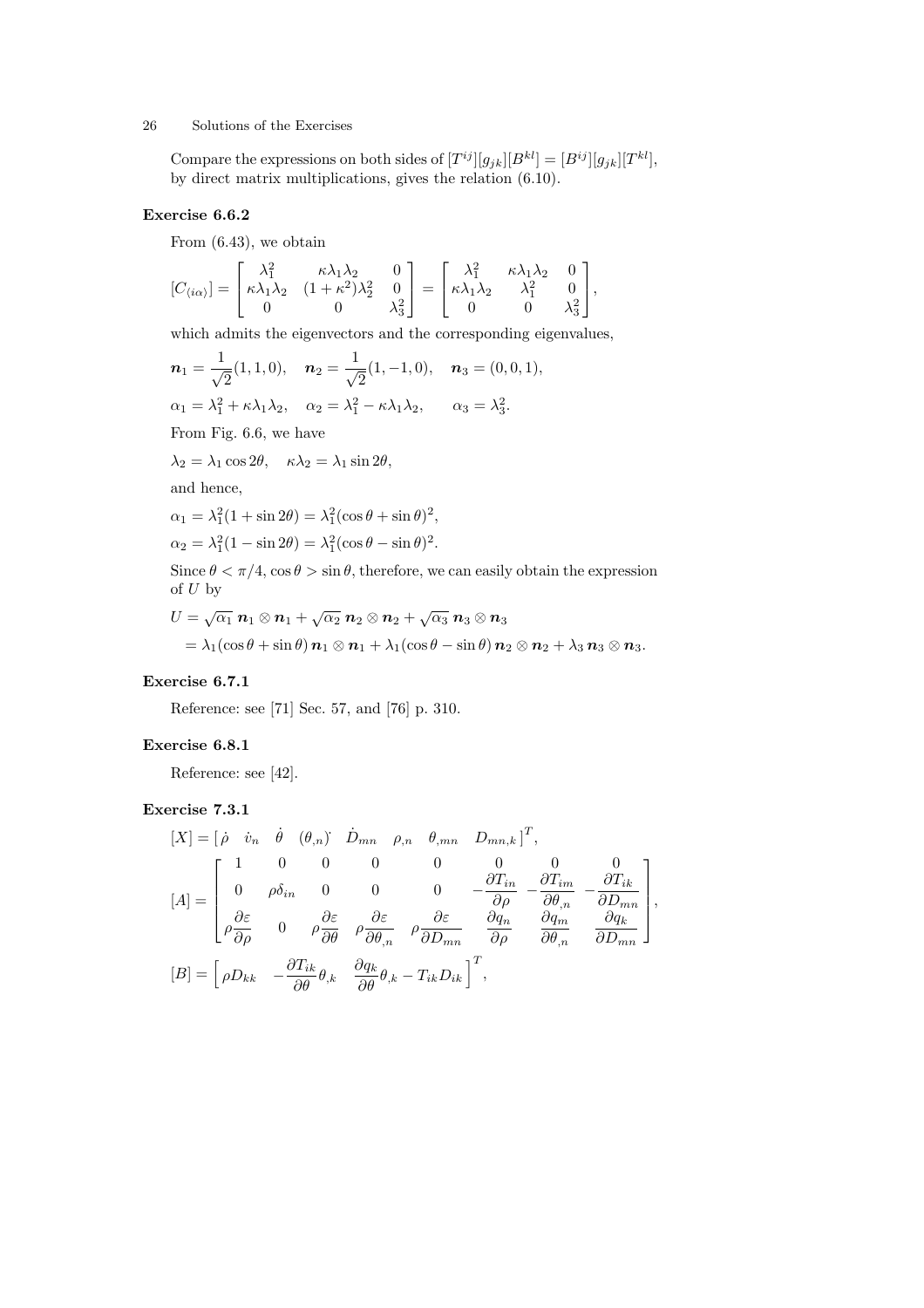$$
[\alpha] = \begin{bmatrix} \rho \frac{\partial \eta}{\partial \rho} & 0 & \rho \frac{\partial \eta}{\partial \theta} & \rho \frac{\partial \eta}{\partial \theta_n} & \rho \frac{\partial \eta}{\partial D_{mn}} & \frac{\partial \Phi_n}{\partial \rho} & \frac{\partial \Phi_m}{\partial \theta_n} & \frac{\partial \Phi_k}{\partial D_{mn}} \end{bmatrix},
$$
  

$$
[\beta] = \begin{bmatrix} \frac{\partial \Phi_k}{\partial \theta} \theta_k \end{bmatrix}.
$$

# Exercise 7.3.2

$$
f_{\rho} = -\rho v_{k,k},
$$
  
\n
$$
f_{v_i} = -v_k v_{i,k} + \frac{1}{\rho} \Big( \frac{\partial T_{ik}}{\partial \rho} \rho_{,k} + \frac{\partial T_{ik}}{\partial \theta} \theta_{,k} + \frac{\partial T_{ik}}{\partial \theta_{,n}} \theta_{,nk} + \frac{\partial T_{ik}}{\partial D_{mn}} D_{mn,k} \Big),
$$
  
\n
$$
f_{\varepsilon} = -v_k \Big( \frac{\partial \varepsilon}{\partial \rho} \rho_{,k} + \frac{\partial \varepsilon}{\partial \theta} \theta_{,k} + \frac{\partial \varepsilon}{\partial \theta_{,n}} \theta_{,nk} + \frac{\partial \varepsilon}{\partial D_{mn}} D_{mn,k} \Big)
$$
  
\n
$$
- \frac{1}{\rho} \Big( \frac{\partial q_k}{\partial \rho} \rho_{,k} + \frac{\partial q_k}{\partial \theta} \theta_{,k} + \frac{\partial q_k}{\partial \theta_{,n}} \theta_{,nk} + \frac{\partial q_k}{\partial D_{mn}} D_{mn,k} - T_{ik} v_{i,k} \Big).
$$

# Exercise 8.2.1

We shall show that 
$$
\mathbf{\Lambda} \cdot \frac{\partial \mathbf{u}}{\partial t} = \frac{\partial \rho \eta}{\partial t}
$$
.  
\n
$$
\mathbf{\Lambda} \cdot \frac{\partial \mathbf{u}}{\partial t} = -\frac{1}{\theta} \left( \varepsilon - \theta \eta + \frac{p}{\rho} - \frac{v^2}{2} \right) \frac{\partial \rho}{\partial t} - \frac{1}{\theta} v_i \frac{\partial \rho v_i}{\partial t} + \frac{1}{\theta} \frac{\partial}{\partial t} \left( \rho \varepsilon + \frac{1}{2} \rho v^2 \right)
$$
\n
$$
= \eta \frac{\partial \rho}{\partial t} + \frac{\rho}{\theta} \left( \frac{\partial \varepsilon}{\partial t} - \frac{p}{\rho^2} \frac{\partial \rho}{\partial t} \right) \stackrel{(8.14)}{=} \eta \frac{\partial \rho}{\partial t} + \rho \frac{\partial \eta}{\partial t} = \frac{\partial \rho \eta}{\partial t}.
$$
\nThe proof for  $\mathbf{\Lambda} \cdot \frac{\partial \mathbf{H}_j}{\partial t} = \frac{\partial}{\partial t} (\rho \eta v_j)$  is similar.

# Exercise 8.2.2

From (8.15) and (8.16), we have

$$
\delta \mathbf{u} \cdot \delta \mathbf{\Lambda} = -(\delta \rho) \delta \left( \frac{\varepsilon}{\theta} - \eta + \frac{p}{\rho \theta} - \frac{v^2}{2\theta} \right) - \delta (\rho v_i) \delta \left( \frac{v_i}{\theta} \right) + \delta \left( \rho \varepsilon + \frac{\rho v^2}{2} \right) \delta \left( \frac{1}{\theta} \right)
$$
  
= 
$$
- \left( \frac{1}{\theta} \frac{\partial \varepsilon}{\partial \rho} - \frac{\partial \eta}{\partial \rho} - \frac{p}{\theta \rho^2} + \frac{1}{\rho \theta} \frac{\partial p}{\partial \rho} \right) (\delta \rho)^2 - \frac{\rho}{\theta} (\delta v_i) (\delta v_i)
$$
  

$$
- \frac{\rho}{\theta^2} \frac{\partial \varepsilon}{\partial \theta} (\delta \theta)^2 - \left( \frac{1}{\theta} \frac{\partial \varepsilon}{\partial \theta} - \frac{\partial \eta}{\partial \theta} + \frac{\rho}{\theta^2} \frac{\partial \varepsilon}{\partial \rho} - \frac{1}{\theta^2} \frac{p}{\rho} + \frac{1}{\rho \theta} \frac{\partial p}{\partial \theta} \right) (\delta \rho) (\delta \theta)
$$
  
= 
$$
- \frac{\rho}{\theta} \left\{ (\delta v_k) (\delta v_k) + \frac{1}{\theta} \frac{\partial \varepsilon}{\partial \theta} (\delta \theta)^2 + \frac{1}{\rho^2} \frac{\partial p}{\partial \rho} (\delta \rho)^2 \right\},
$$

where in the last passage the Gibbs relation (5.25) and its integrability condition (5.26) are used.